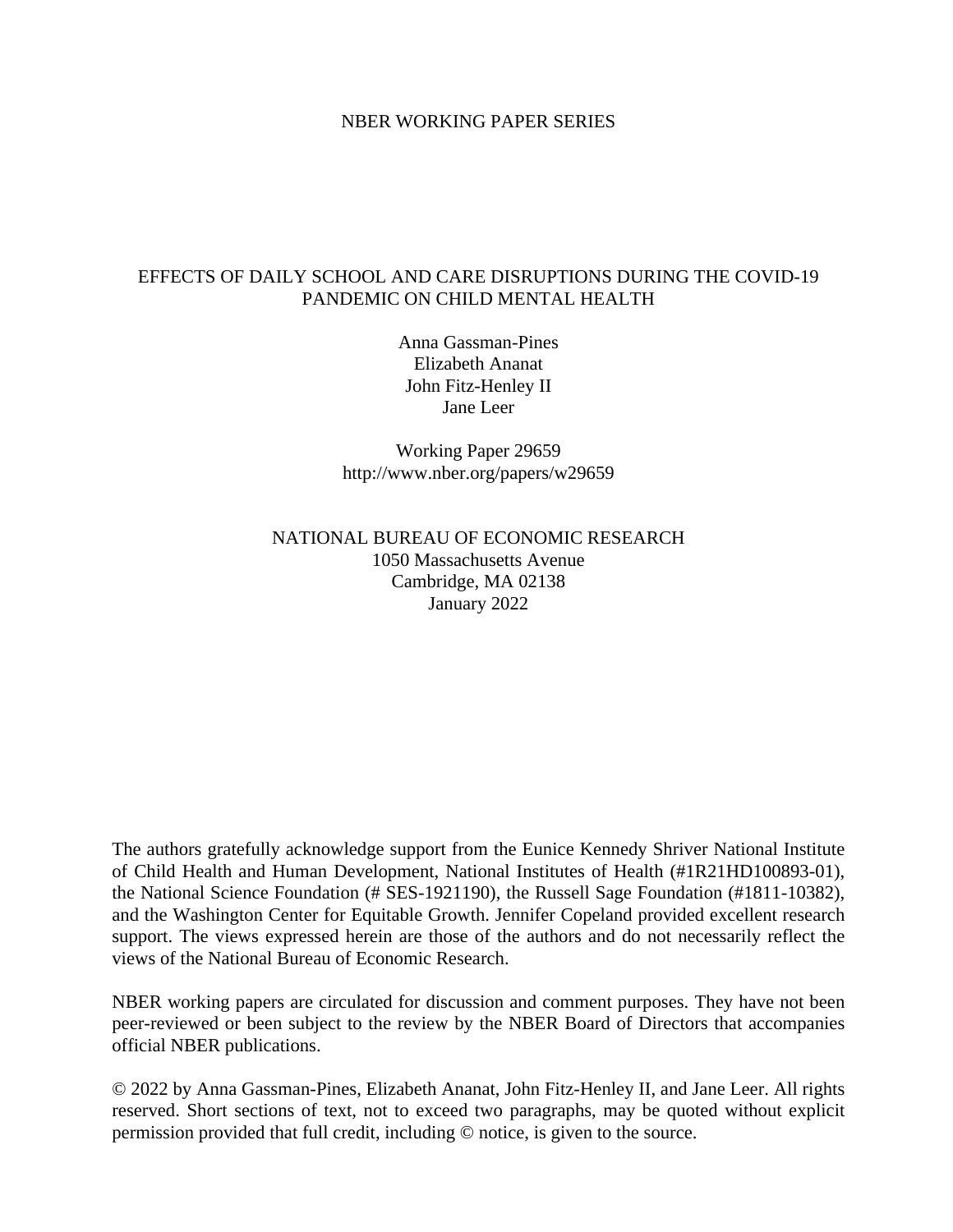Effects of Daily School and Care Disruptions During the COVID-19 Pandemic on Child Mental Health Anna Gassman-Pines, Elizabeth Ananat, John Fitz-Henley II, and Jane Leer NBER Working Paper No. 29659 January 2022 JEL No. I0

# **ABSTRACT**

The COVID-19 pandemic has profoundly affected American children, including disruptions to their care and school settings. Children attending in-person child care or school have contended with unpredictable closures and time in remote school, which in turn is subject to its own types of disruptions (hardware, software, and internet failures). This study investigated the frequency and consequences of disruptions to children's child care and school arrangements during fall 2020. The study includes a representative sample of hourly service-sector workers parents of a young child from a major U.S. city ( $N = 679$ ); half are non-Hispanic Black, 23% are Hispanic; 18% are non-Hispanic White. Parents were asked to complete 30 days of daily surveys about whether their care and school arrangements went smoothly and as predicted that day, and about their mood, parenting behaviors, and children's behavior. Results showed that daily disruptions to care and school were common, with families reporting a disruption on 24% of days. Families with children in remote schooling experienced more frequent disruption than families with children in inperson care or school. For all families, care or school disruptions strongly predicted worse child behavior, more negative parental mood, and increased likelihood of losing temper and punishment.

Anna Gassman-Pines Sanford School of Public Policy Duke University Box 90245 Durham, NC 27708 agassman.pines@duke.edu

Elizabeth Ananat Barnard College Columbia University 3009 Broadway Office 1019 Milstein Building New York, NY 10027 and NBER eananat@barnard.edu

John Fitz-Henley II Sanford School of Public Policy Duke University Durham, NC 27510 john.fitz.henley@duke.edu

Jane Leer Sanford School of Public Policy Duke University Durham, NC 27510 jane.leer@duke.edu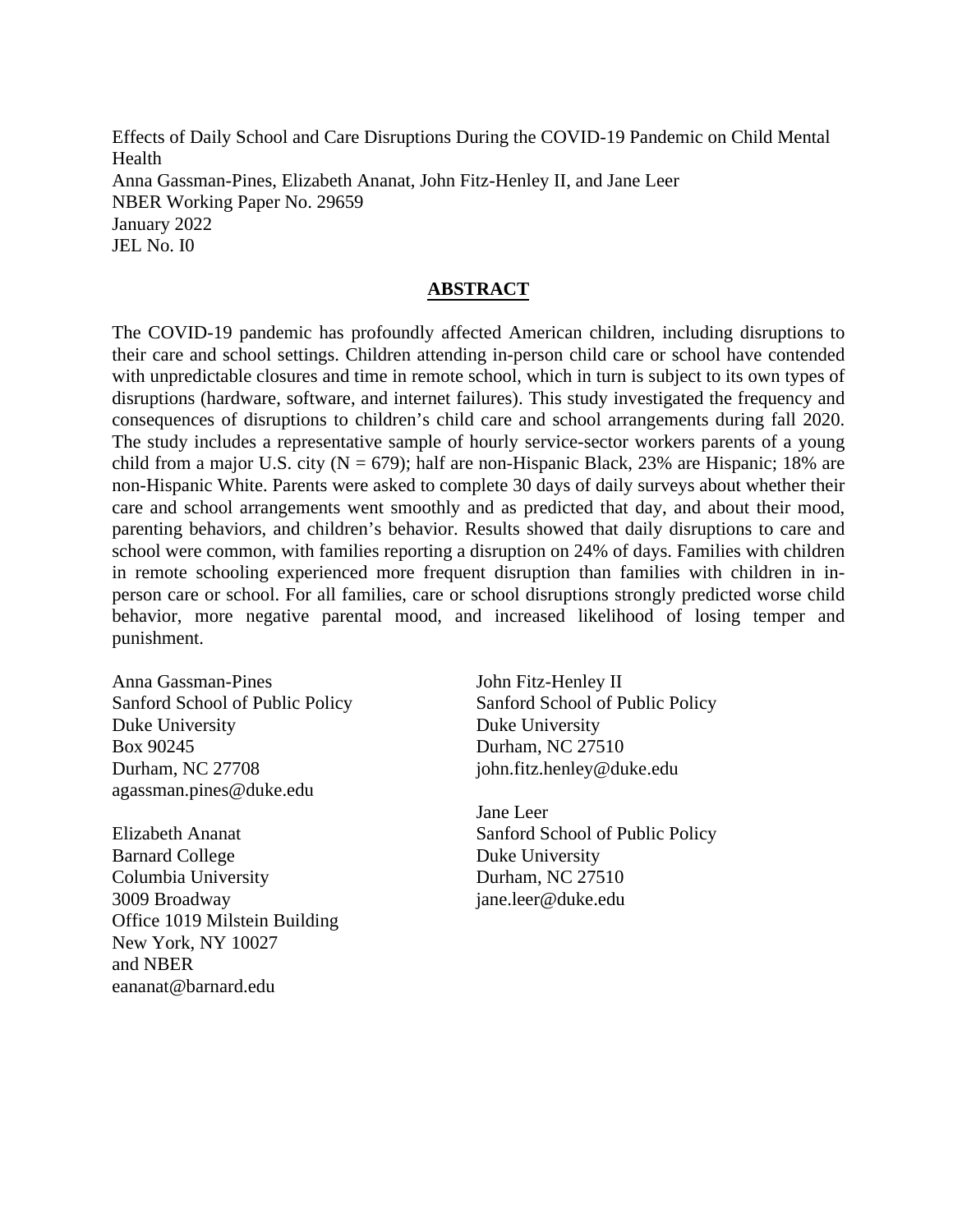The outbreak of the novel coronavirus has profoundly affected American families. Most areas of the country have experienced stay-at-home orders (National Academy for State Health Policy, 2020), unemployment claims skyrocketed to unprecedented levels (Bureau of Labor Statistics, 2020), and millions of cases of the illness have been confirmed (Center for Systems Science and Engineering at Johns Hopkins University, 2020). Given the size and scope of both the economic and health effects of the current crisis, it likely has strongly affected the psychological well-being of both parents and children (Gassman-Pines et al., 2020), but there continues to be limited evidence about psychological effects.

One substantial change for many children during the COVID-19 crisis has been the closure or change in the nature of their primary care and school settings. At the onset of the crisis, in March 2020, nearly all schools closed, moving education virtual, and remained closed for the rest of the school year. Throughout the 2020-21 school year, the majority of children remained in remote or partially remote (hybrid) school (USC Center for Economic and Social Research, 2021). Although some schools and many child care centers reopened over summer and fall 2020, they were subject to frequent, unpredictable closures as COVID-19 cases occurred in the setting or due to staff shortages when substantial numbers of staff were ill or required to quarantine. Anecdotal evidence suggests that parents and children struggled with these types of instability (Grose, 2021; Hsu, 2020), which compounded underlying stressors from the pandemic including job and income loss, material hardship, social isolation, and grief.

These disruptions to care and schooling mean that the COVID-19 crisis, while affecting all Americans, have hit families with children particularly hard. The impact is even more pronounced for populations of families with children that are particularly vulnerable due to marginalized economic or social identities (Ananat & Gassman-Pines, 2020), including: hourly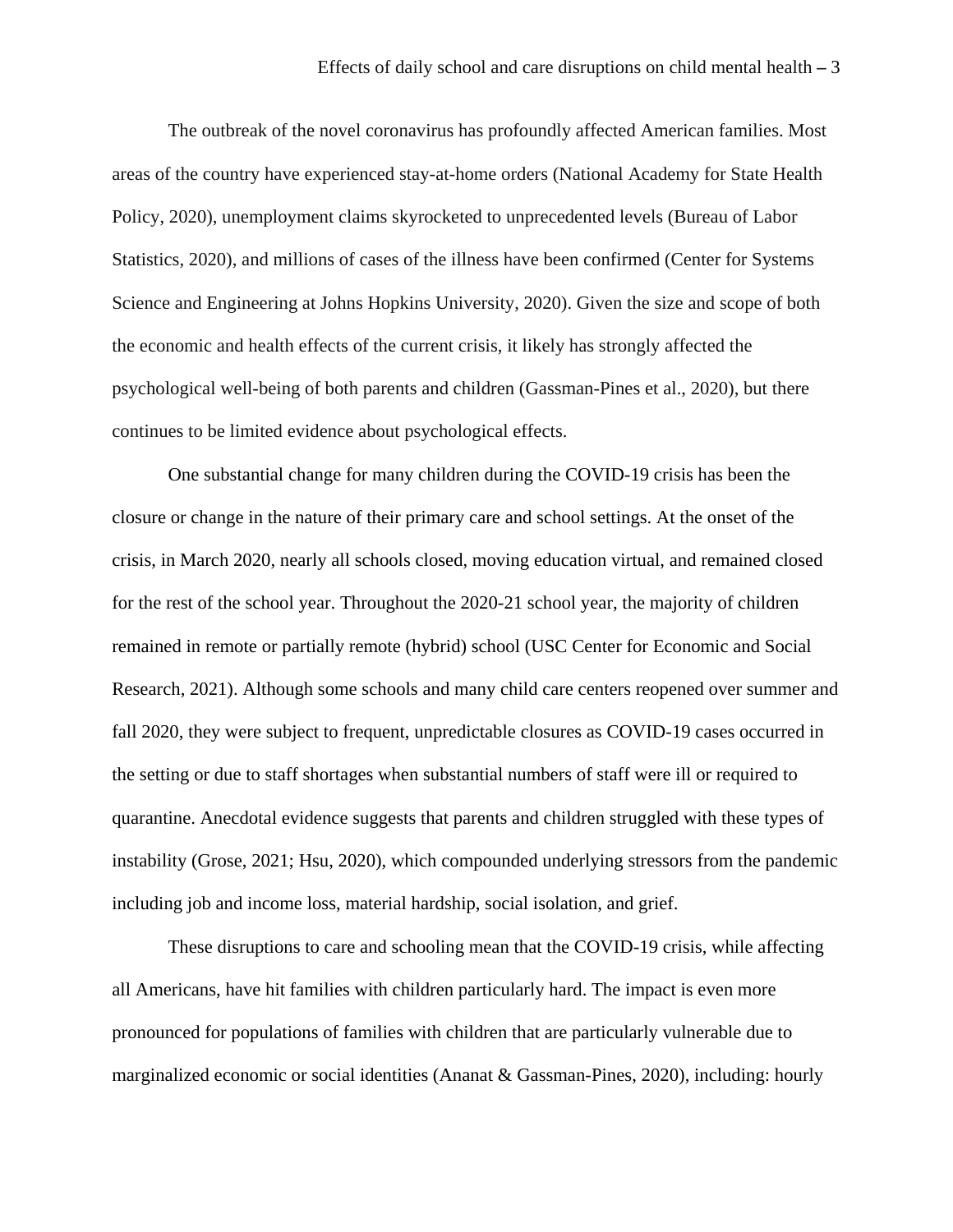worker parents, who face unstable employment and earnings (Kurmann et al., 2020); families of color, whose communities face high rates of infection, inadequate medical care (Williams & Collins, 2016), and pre-existing health disparities that worsen clinical outcomes (Haynes et al., 2020); and essential workers, who cannot work remotely and therefore cannot earn without childcare. Identifying the psychological effects of this crisis on children in such vulnerable families is essential for understanding the full effects of the COVID-19 pandemic as well as the effects of school closure policies across contexts.

To address this gap in the literature, this is the first study to examine daily variation in disruptions to care and school in the fall 2020 phase of the COVID-19 pandemic and identify disruptions' causal effects on daily child behavior problems. Further, this paper examines differences in the frequency and consequences of care and school disruptions for families using remote vs. in-person care, and for families of different racial and ethnic groups.

# **Theoretical linkages between disruptions to care and school and children's behavior problems**

Ecological Systems Theory posits that microsystems, or settings in which children spend time, have the most direct and immediate influence on development (Bronfenbrenner & Evans, 2000; Bronfenbrenner & Morris, 1998). Outside of their families, schools and child care settings are the primary microsystems in which young children in early childhood and early middle childhood spend time and, thus, are key developmental contexts. Within microsystems, the main drivers of child development are *proximal processes*—or interactions between individuals within those settings, such as between parents and children within families.

The pandemic radically altered children's school and care microsystems (Becker et al., 2020). In-person care and school settings have had different procedures, policies and experiences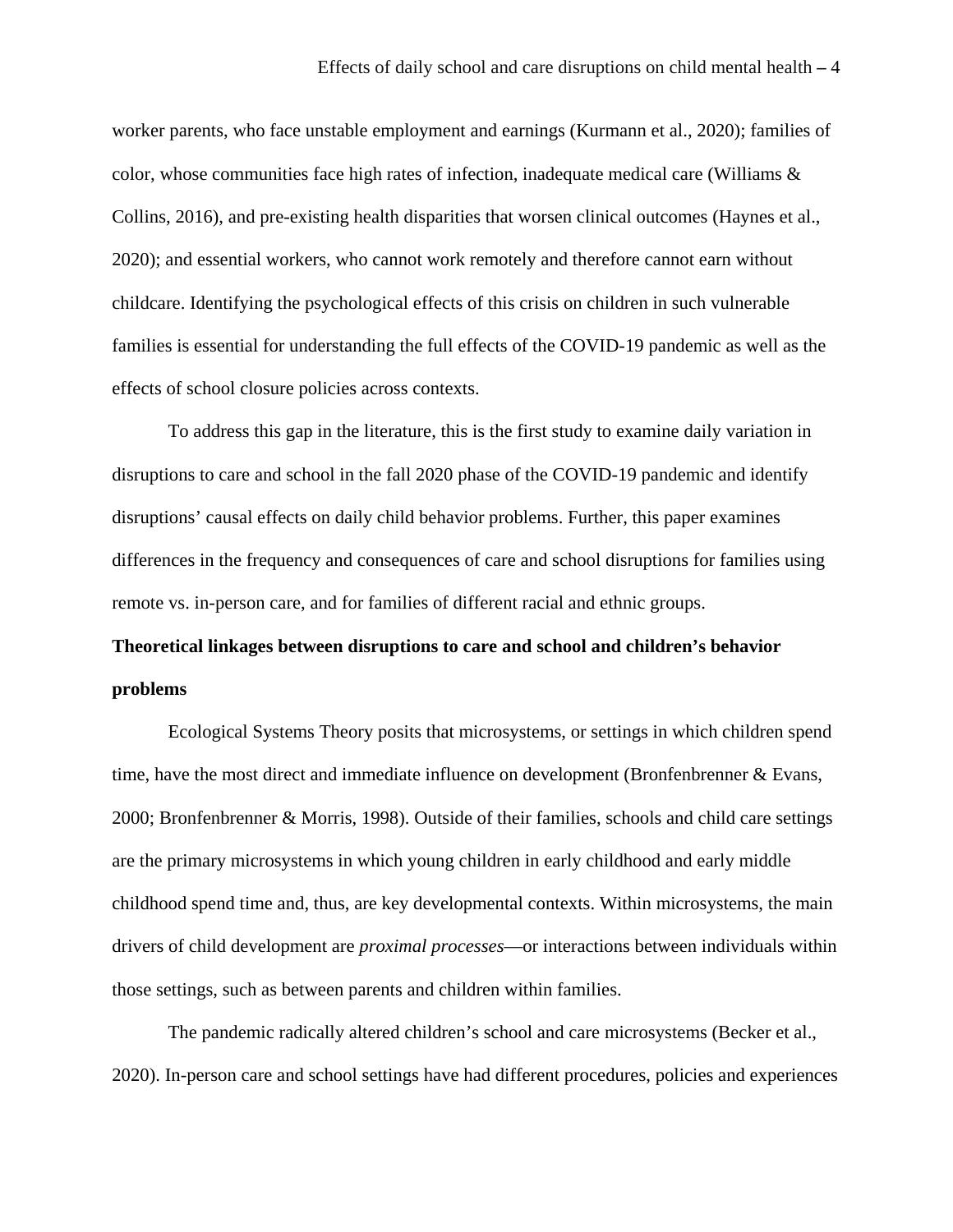for students, such as mask wearing and social distancing (Sharfstein & Morphew, 2020; Simon et al., 2020; The Hunt Institute, 2021). For remote schooling, the pandemic blurred the lines between settings, with both schooling and family interactions happening in the same physical space (Roy et al., 2021) and many parents juggled work and family responsibilities at the same time (Garbe et al., 2020).

Within the context of these broad changes, the COVID pandemic also caused disruptions to school and care on a daily basis. For example, child care centers that were still operating in person at times had to close temporarily due to school-based COVID clusters. For remote schooling, the need for technology led to additional disruptions for children, as many families did not have reliable internet access or devices (Auxier & Anderson, 2020) and remote school relied on software that was difficult to manage (Domina et al., 2021).

An Ecological Systems Theory approach provides a framework for understanding how those day-to-day changes in the circumstances from day to day likely altered the *proximal processes* between children in early and middle childhood and others, primarily parents. When care or school is disrupted, parents may feel unable to provide support to their children's learning, a key role during the pandemic (Roy et al., 2021). Further, prior work shows that days with disruptions increased the difficulty of balancing work and family demands (Garbe et al., 2020), leading to increased parental stress (Ashforth et al., 2000; Pleck, 1995) and altered parentchild interactions (Berger et al., 1994; Williams & Alliger, 1994). Each of these changes to family routines, parental mood, and parent-child interactions reflect daily alterations to proximal processes that are, in turn, related to children's behavior and well-being (Bass et al., 2009; Grzywacz & Marks, 2000; Ilies et al., 2007).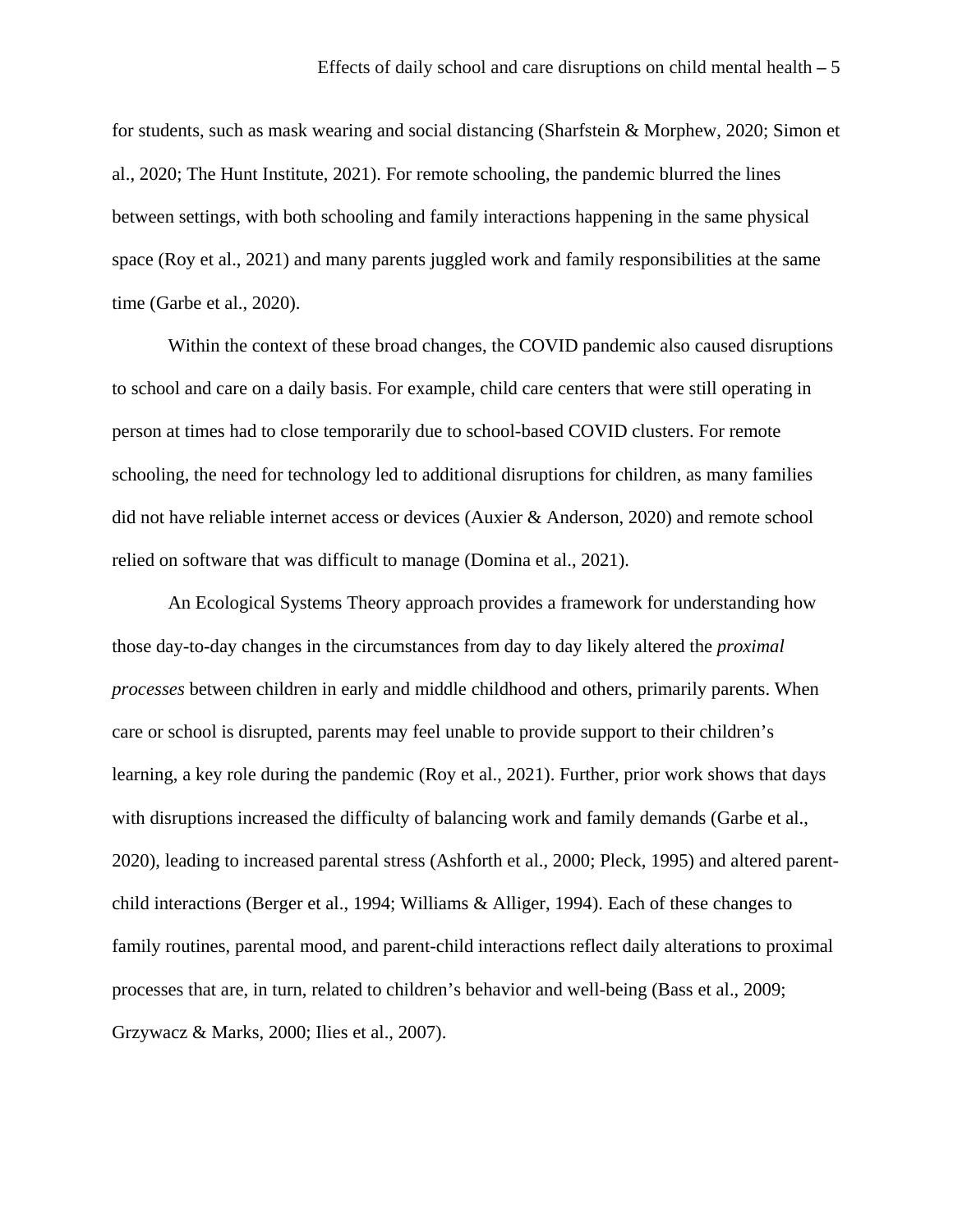Ecological Systems Theory also acknowledges the relevance of contextual circumstances—such as access to social and material resources—in shaping developmental processes (Bronfenbrenner, 1993, 1995; Bronfenbrenner & Morris, 1998; Tudge et al., 2009). Consistent with this approach, day-to-day pandemic-related disruptions were likely especially challenging for hourly service workers, who either lost work (e.g., clothing store employees) or had to continue working in person (e.g., "essential" workers at grocery stores). Thus, hourly service workers either dealt with unemployment or the strains of serving as an essential, customer-facing worker during the pandemic, both of which increase mental health risks (Pfefferbaum & North, 2020). In addition, hourly service workers typically earn low wages, resulting in few economic resources to buffer daily pandemic-related strains.

A focus on contextual circumstances also suggests that dealing with day-to-day disruptions may have been especially challenging for families of color, for several reasons. First, people of color were more likely to contract and become severely ill with COVID-19 (Mackey et al., 2021), increasing strain on families of color and taxing family resources, and potentially leading to more daily reactivity to school and care disruptions. Second, even among lowerincome families, families of color have faced more pandemic-related hardships, such as food insecurity and increased debt, than non-Hispanic white families (Enriquez & Goldstein, 2020) and wealth disparities by race that pre-dated the pandemic are well documented (Darity & Nicholson, 2005). These hardships likely made balancing work and care/school demands on a daily basis more challenging for parents of color who had fewer economic resources with which to buffer other pandemic stressors. Finally, the COVID-19 pandemic coincided with renewed attention to racial justice and a national reckoning with racism in the United States, which, while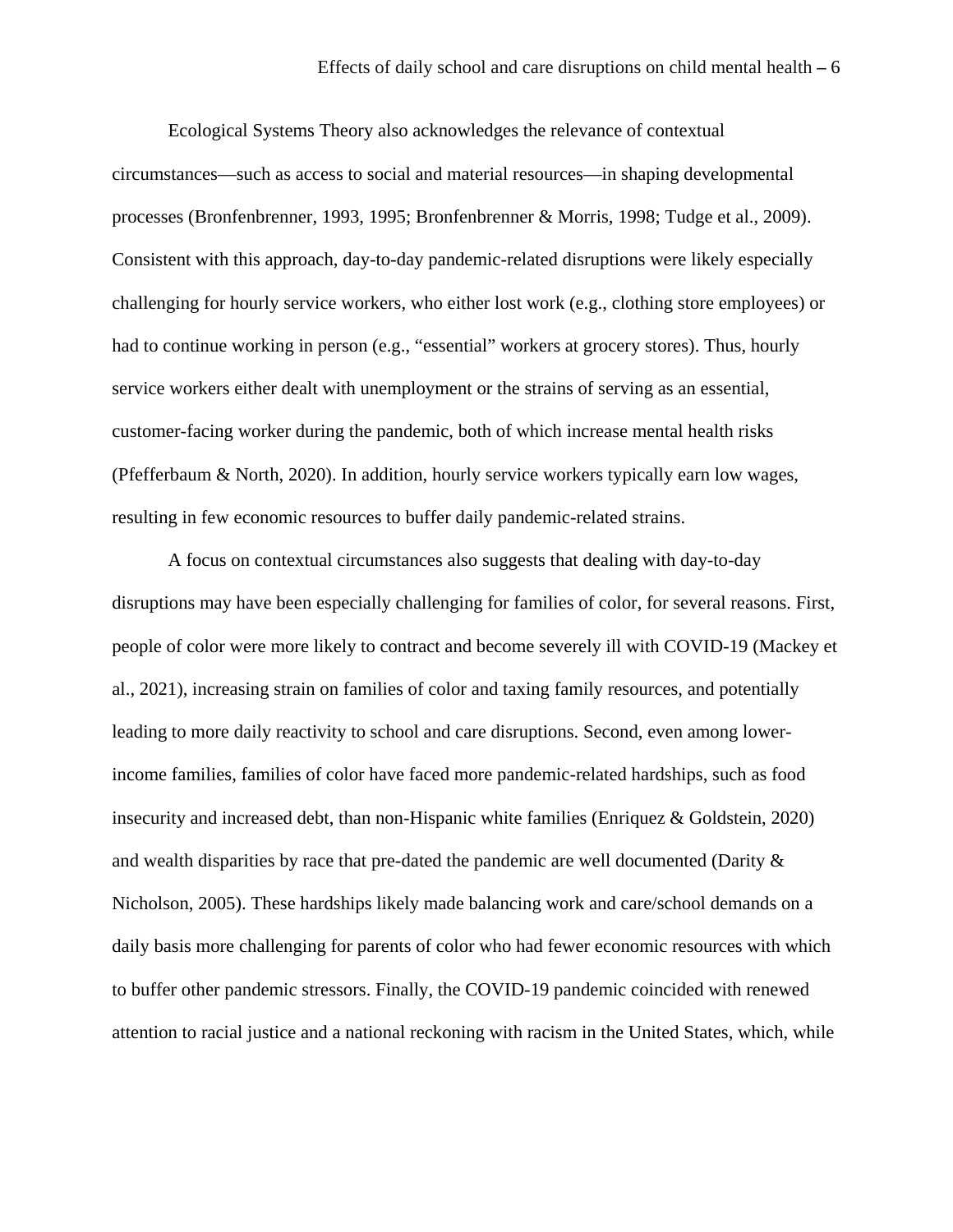important and long overdue, may also compound stress for families of color (Neighmond, 2020) and lead to larger daily effects when school or care is disrupted.

# **Empirical findings**

The emergent research on child well-being during the COVID pandemic shows increased behavior problems and psychological distress overall. Behavior problems and psychological distress among young children have increased since the pandemic began (Ehrler et al., 2021; Gadermann et al., 2021; Steimle et al., 2021), and are correlated with cumulative exposure to pandemic-related stressors, such as job loss and family illness (Gassman-Pines et al., 2020). Parents' psychological distress mediates the effects of pandemic-related stressors on child behavior problems (Koehler-Dauner et al., 2020; Marchetti et al., 2020) and the pandemic has had stronger effects on BIPOC children than white children (Clawson et al., 2021).

The growing literature on families' experiences with care and schooling during the pandemic shows that managing schooling has been challenging. Worry about schooling has been a major source of stress for parents (American Psychological Association, 2020). The less prepared parents felt to support children's learning at home and the more challenges they had with children, the worse their own self-reported mental health (Lee et al., 2021; Patrick et al., 2020). In fall 2020, parents with children in in-person schooling reported significantly higher levels of emotional distress than parents of children in remote only or hybrid schooling (Verlenden, 2021). Although child care for younger children was also disrupted by the pandemic (Ali et al., 2021; Jessen-Howard & Workman, 2020), much less of the ongoing research has focused on linking child care changes to parent or child well-being.

#### **Daily diary studies**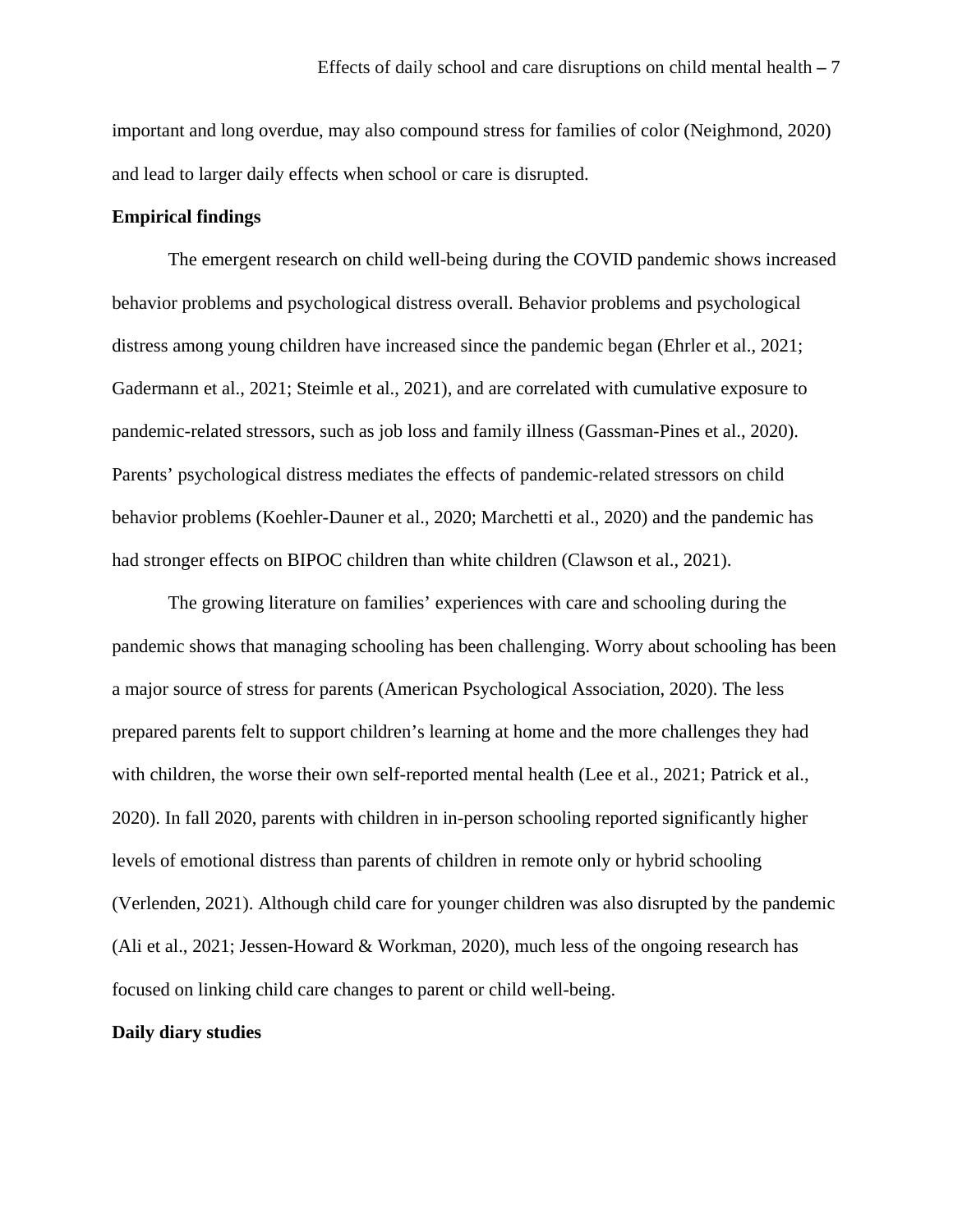The emerging literature on the effects of changes to school and care during the COVID-19 pandemic has primarily described children's and parents' experiences in general in different care and school settings, or during the spring 2020 shift from in-person to remote instruction. A novel approach consistent with our theoretical conceptualization is to examine families' experiences of day-to-day variability in disruptions to care and school arrangements during the fall of 2020, in order to match the time scale of family life, capture daily variation in context and behavior, and investigate the proximal processes connecting disruptions to child behavior (Bolger et al., 2003). Investigating families' daily lives can facilitate culturally grounded inquiries about family life in diverse families (Weisner, 2002). Using daily surveys also has methodological strengths, reducing recall bias and reducing the need for individuals to mentally aggregate across instances, both of which can result in underreporting (Bound et al., 2001; Mathiowetz et al., 2002; Winter, 2004).

Given the ongoing nature of the pandemic and the nascent literature about its effects, no research with this type of daily diary design has been used to examine daily disruptions to care and school arrangements and their consequences for children's daily well-being. Emerging literature focused on families' daily experiences at the beginning of the pandemic showed that family psychological well-being decreased markedly when school closures were initially announced (Gassman-Pines et al., 2020). Children's daily behavior problems, including uncooperativeness and feelings of sadness or worry, increased at the time of school closures and were substantially higher after school closures than in the days prior to the closures (Steimle et al., 2021). No research, however, has examined daily variability in care and schooling during the pandemic, nor how care and school disruptions relate to daily child behavior.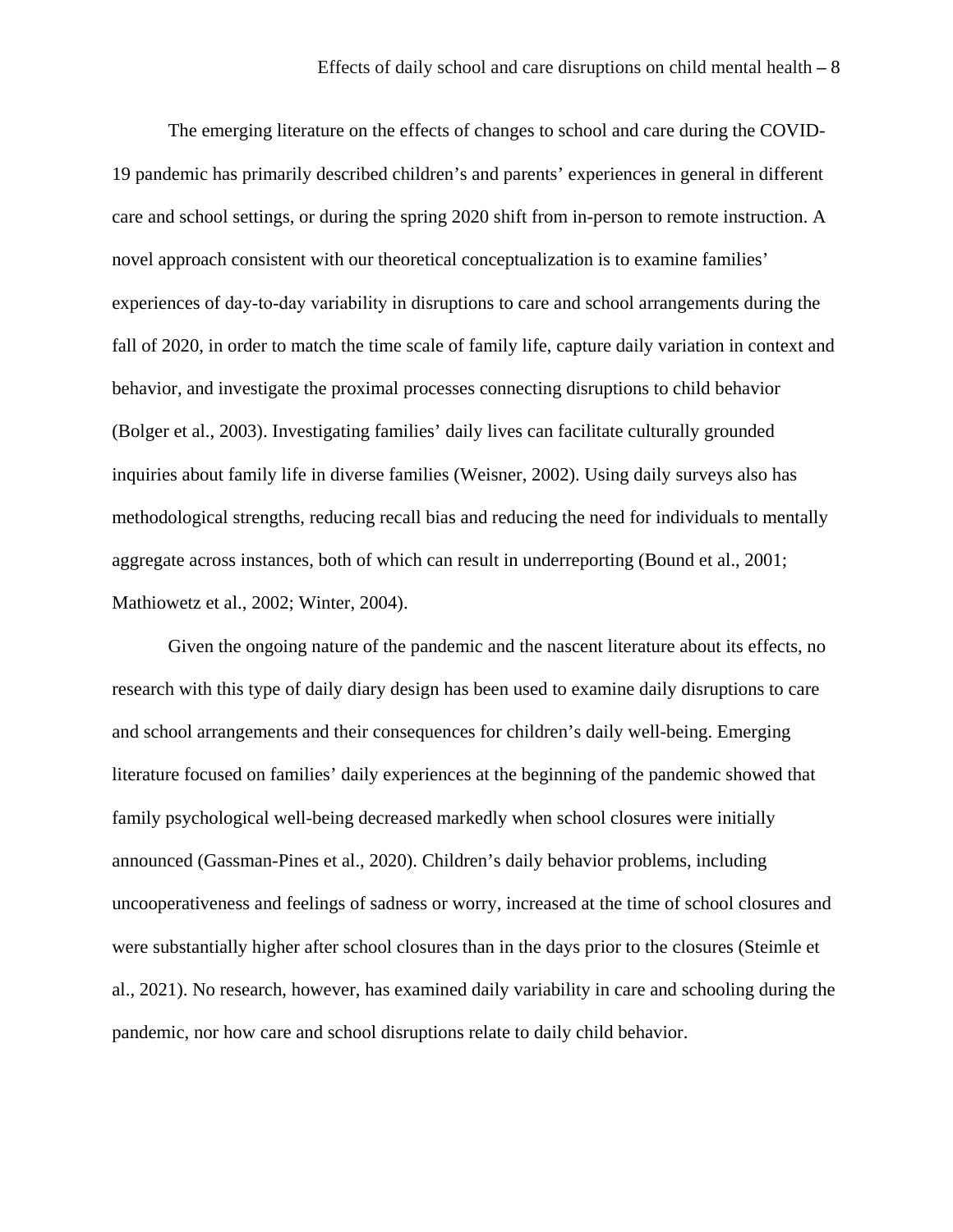Research prior to the pandemic showed that daily changes to other aspects of families' contexts, including parents' work experiences, were related to both parent and, ultimately, child well-being. For example, among low-wage workers with children in early childhood, daily nighttime work hours and unexpected daily work schedules changes were related to worse daily parent mood (Ananat & Gassman-Pines, 2021; Gassman-Pines, 2011). Parents were also harsher with their children and children displayed less positive behavior on days when their parents worked more nighttime hours (Gassman-Pines, 2011).

#### **Current study**

In order to understand how disruptions to care and schooling due to the COVID-19 pandemic have affected children's daily psychological well-being, this study examined four research questions in a sample of hourly service workers with young children, that is majority families of color. Identifying the psychological effects of this crisis on children in such vulnerable families is essential for understanding the full effects of the COVID-19 pandemic as well as the effects of school closure policies across contexts. The questions we examined included:

- 1. How common are disruptions to children's care and school arrangements from day to day? Do they vary for those in remote vs. in-person settings?
- 2. What are the daily effects of school/care disruptions on children's daily behavior problems?
- 3. How do these effects vary by families' racial and ethnic group?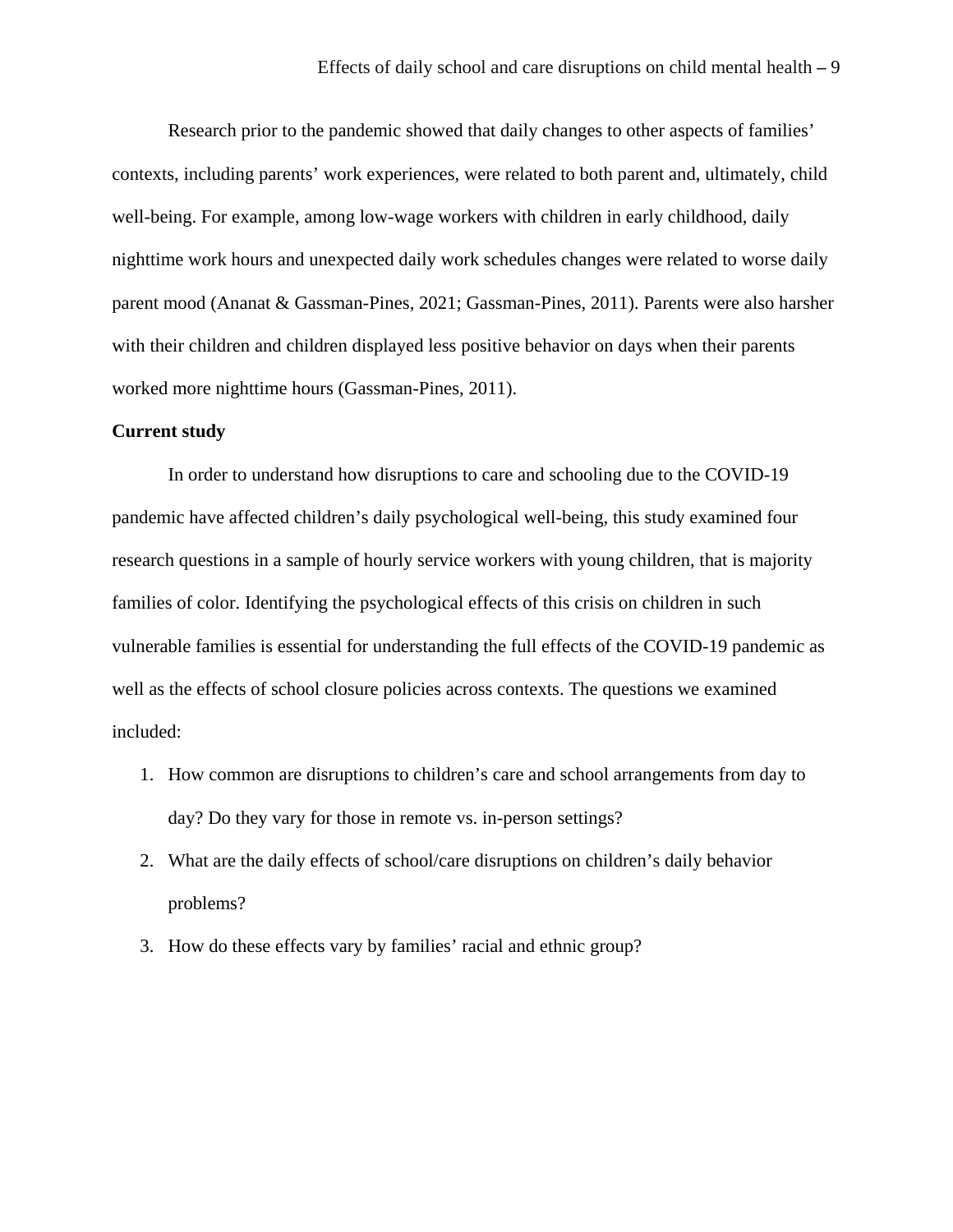# **Method**

# **Sample Recruitment**

Individuals were eligible if they worked in an hourly service-industry position in a retail, food service, or hotel business in a given large U.S. city, had a child aged 2 to 7 at the time of enrollment (between August and November, 2019), and had a mobile phone that could send and receive basic SMS text messages. The sample was originally recruited for a study examining parents' work schedule unpredictability and family well-being (for additional detail about this sample, see Gassman-Pines, Ananat, and Fitz-Henley 2020). Recruitment used a venue-based sampling approach, a commonly-used technique for producing generalizable samples of hard-toreach, un-rostered populations (Semaan, 2010). The key to successfully using this technique is generating a complete list of venues, which in this case were food service, retail and hospitality businesses in the city, provided by the Columbia University Earth Institute. We then constructed a sampling frame of venue (business) day-time units (VDTs), randomly selected VDTs, and systematically identified and recruited eligible individuals present in those VDTs, thus plausibly identifying a representative sample of the population (Muhib et al., 2001). To do so, at the time that study staff visited each business, they aimed to identify all workers who met sampling criteria who were at work at that time by approaching workers at each business, determining their eligibility, and asking those workers to direct them to any other employee with a young child who was currently at the venue. This strategy differs from snowball sampling in that study staff only recruited and only followed up with potentially eligible workers who were present at that time, to preserve random sampling.

## **Procedure**

#### *Initial Procedure*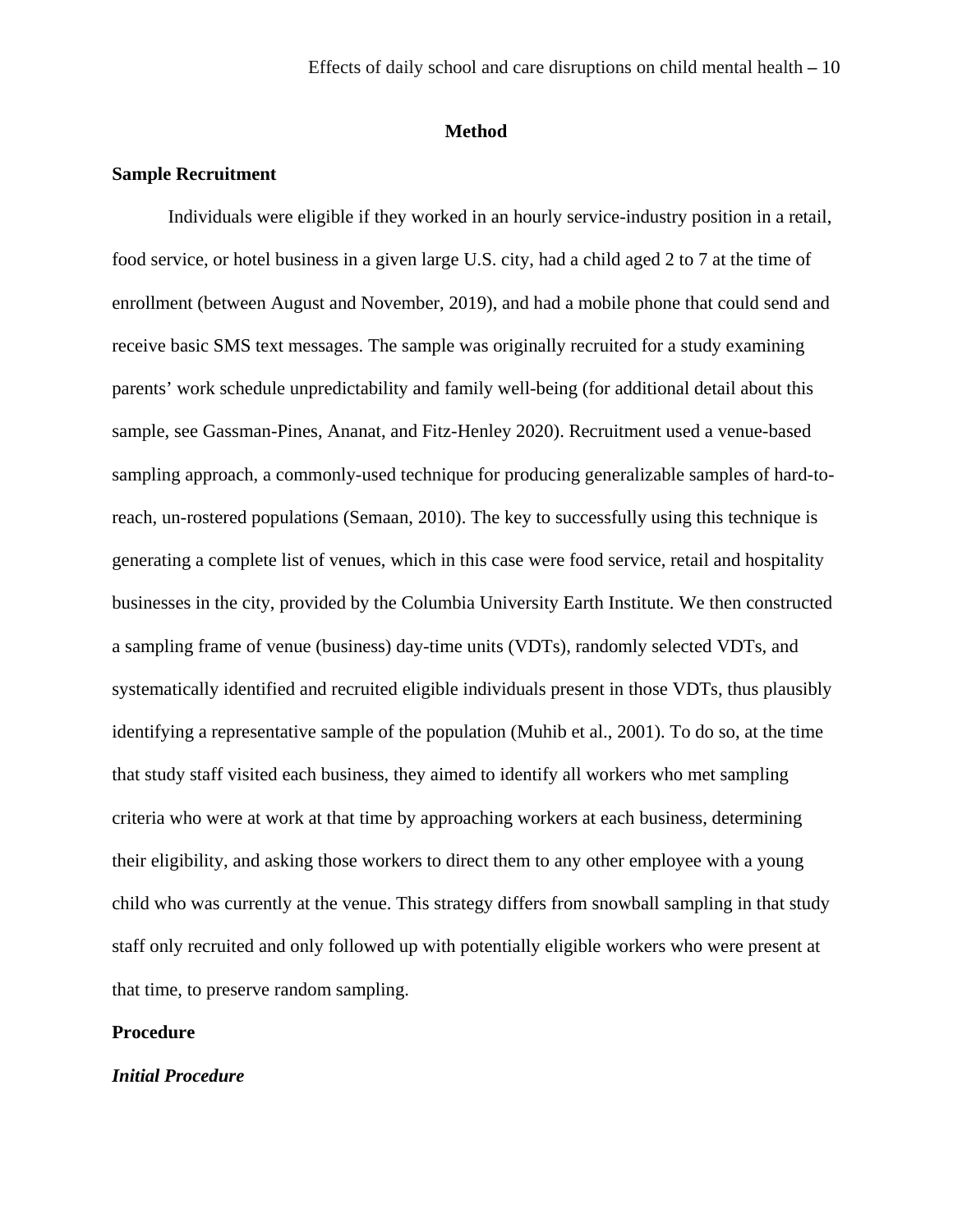When first recruited, for the original study purpose of estimating effects of work schedules on family well-being, all participants were asked to complete 30 days of daily surveys and a one-time survey about demographic and household characteristics. All aspects of this study received human subjects approval from the Duke University Institutional Review Board.

# *Current Study Data Collection Procedure*

Each participant from the original sample was contacted about participating in an additional 30-day wave of daily data collection, with recruitment and data collection occurring between September 8, 2020 and January 13, 2021 (when children were between 3 and 8). Participants were randomly assigned to one of six groups for initial invitations to participate in this wave. One group received an initial invitation each week, with outreach to all participants continuing through mid-December, 2020. 733 participants enrolled in this wave of data collection (70% response rate). For the present analysis, we excluded parents who reported that they were not involved in their children's schooling or care  $(N = 54)$ . Thus, the analysis sample for the present study was 679, with approximately 17,000 person-days for analysis (daily Ns varied slightly for the different outcomes and mediators due to missing data).

Respondents were prompted to report on each day's experiences with disruptions of care or school and their own and their child's well-being via SMS text message for 30 consecutive days. All survey materials used for this study were available in both English and Spanish.

The daily text surveys were programmed and automated by a third-party vendor. On the day of enrollment in this wave, participants received a text welcoming them to the start of the wave. The following day, the 30-day data collection period began. During that period, the first survey question was sent out each evening at 7:00PM. As soon as respondents sent back their answer to the first survey question, the second question was sent. This sequence was repeated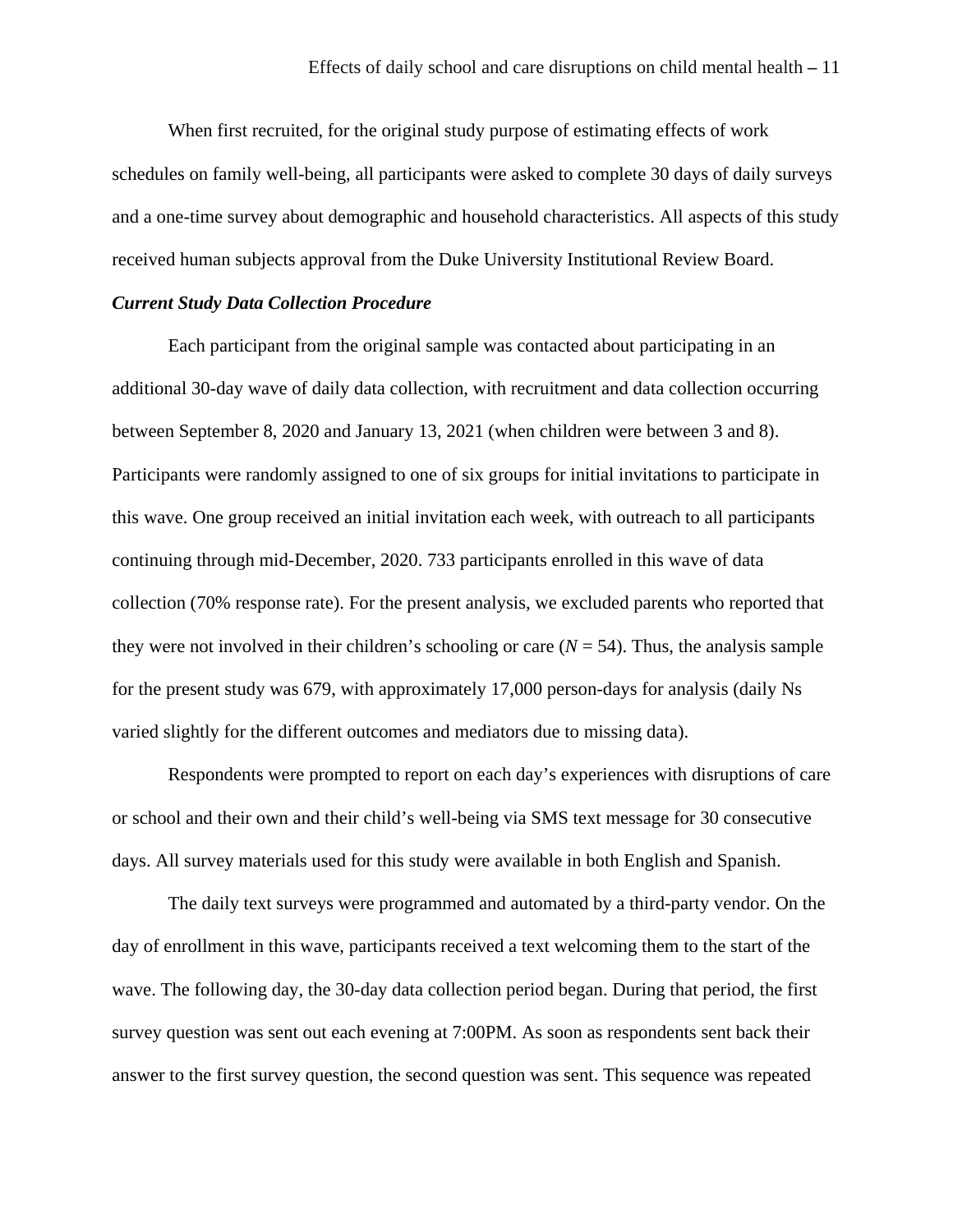until all questions and answers had been sent and received. A thank-you text sent at the end of the sequence let individuals know they had completed all that day's survey questions. If a respondent failed to reply to the first survey question, a reminder text was sent at 8:00PM. Additionally, if an individual started the survey but did not complete all questions, a reminder text was sent after two hours of inactivity (with the question on which the individual left off resent as part of the reminder) and then again after 14 hours of inactivity. Additional details about the text-message survey protocol are available in Gassman-Pines, Ananat, and Fitz-Henley (2020).

Participant compensation was structured to incentivize completion of all 30 daily surveys. Participants received \$1.50 for each survey completed, with bonuses of \$12 offered for each week with 7 completed surveys, and an additional completion bonus of \$45 for those who answered all 30 daily surveys and the one-time survey (see below). These incentives led to high rates of daily survey completion: the majority of participants (67%) answered all thirty daily surveys; 90% of participants answer at least half of the daily surveys.

# *Single Point-in-Time Survey Data Collection Procedure*

At the end of the 30-day daily data collection all participants were asked to complete a one-time survey that gathered information about children's school and care arrangements. All survey questions and answers were sent and received via SMS text message. Response rate to the one-time survey was very high  $(N = 666; 99\%$  response rate among analysis sample). Participants were offered \$25 for completing this one-time survey if they had not completed all daily surveys.

#### **Measures**

#### *Daily Survey Measure*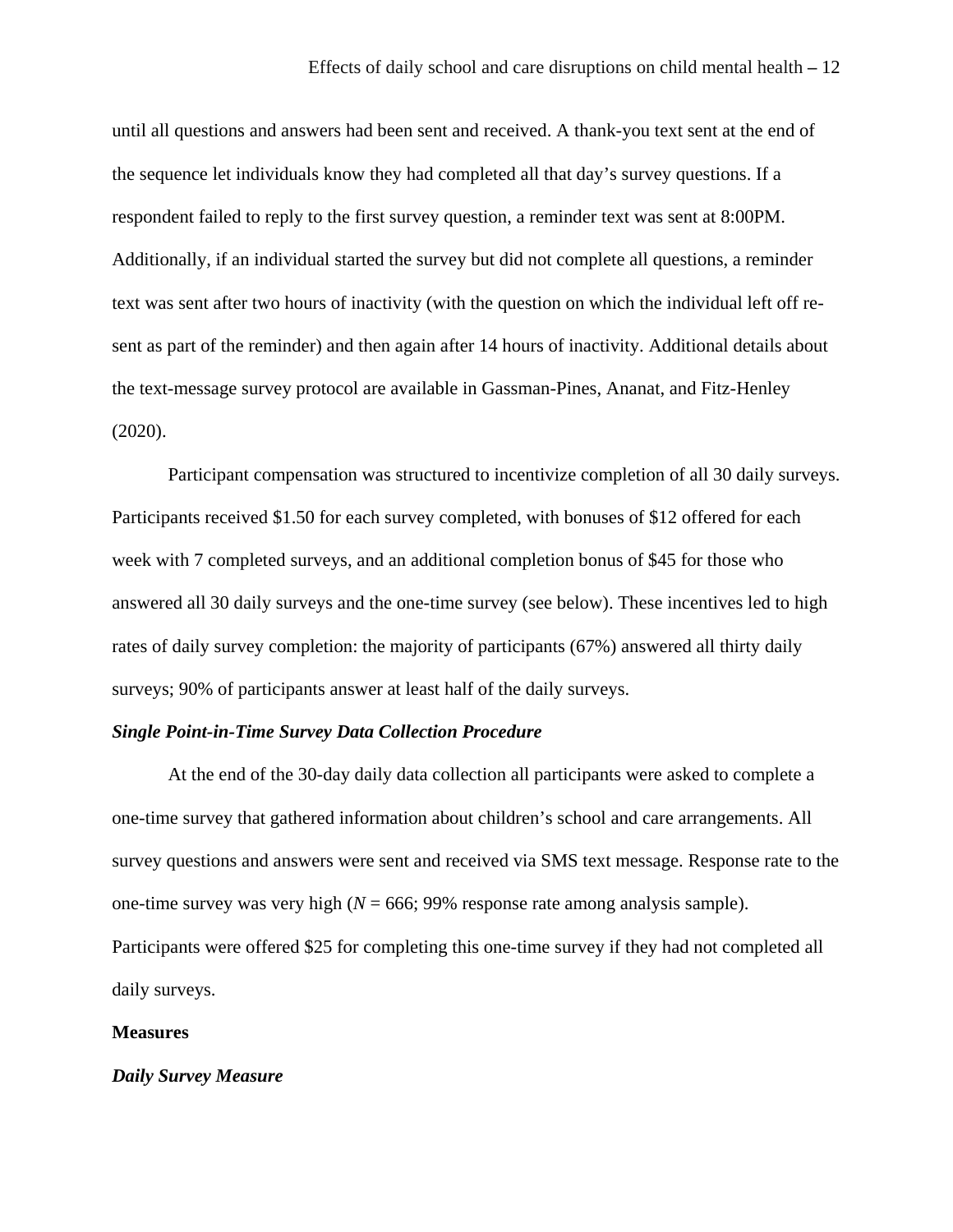**Disruptions to school and care.** Parents were asked, "Did your child(ren)'s child care/school go smoothly today--happened on schedule, internet worked if needed, etc.?" The examples given were meant to emphasize irregularities in daily care and school arrangements outside of the participant's control. Answer choices were: *Yes*; *Mostly*; *Somewhat*; and *Not at all*. A dichotomous indicator representing disruption was constructed equal to 1 if the respondent answered *Not at all, Somewhat, or Mostly* and 0 if they answered *Yes*. In supplementary analyses (available upon request), we dichotomize this variable coding *Somewhat* and *Not at all* as 1 and *Yes* and *Mostly* as 0; results are substantially similar to those reported below.

**Child behavior problems.** Daily child uncooperative behavior was measured with a single item asking: "How much was your child uncooperative today?" Answers on a four-point scale included: *Not at all, Just a little*, *Some,* and *A lot.* This question was modified from an item in the Inattention/Overactivity with Aggression Conners Rating Scale (Loney & Milich, 1982), which asks parents to rate how much the adjective describes their child "at this time."

Daily child worry was measured with a single item asking: "How much did your child appear to be sad or worried today?" Answer choices on a four-point scale included: *Not at all, Just a little*, *Some,* and *A lot.* This question was modified from an item in the Preschool Behavior Questionnaire (Behar & Stringfield, 1974), which asks parents to rate how much the child exhibits each behavior.

For both child behaviors, prior research has demonstrated the reliability and validity of multi-item scale versions adapted for measuring daily externalizing and internalizing behavior problems (Gassman-Pines, 2015). In the current study, single items were used to reduce respondent burden and attrition. Dichotomous indicator variables were set equal to 1 if the parent responded *Some* or *A lot* and 0 if the parent responded *Not at all* or *Just a little*.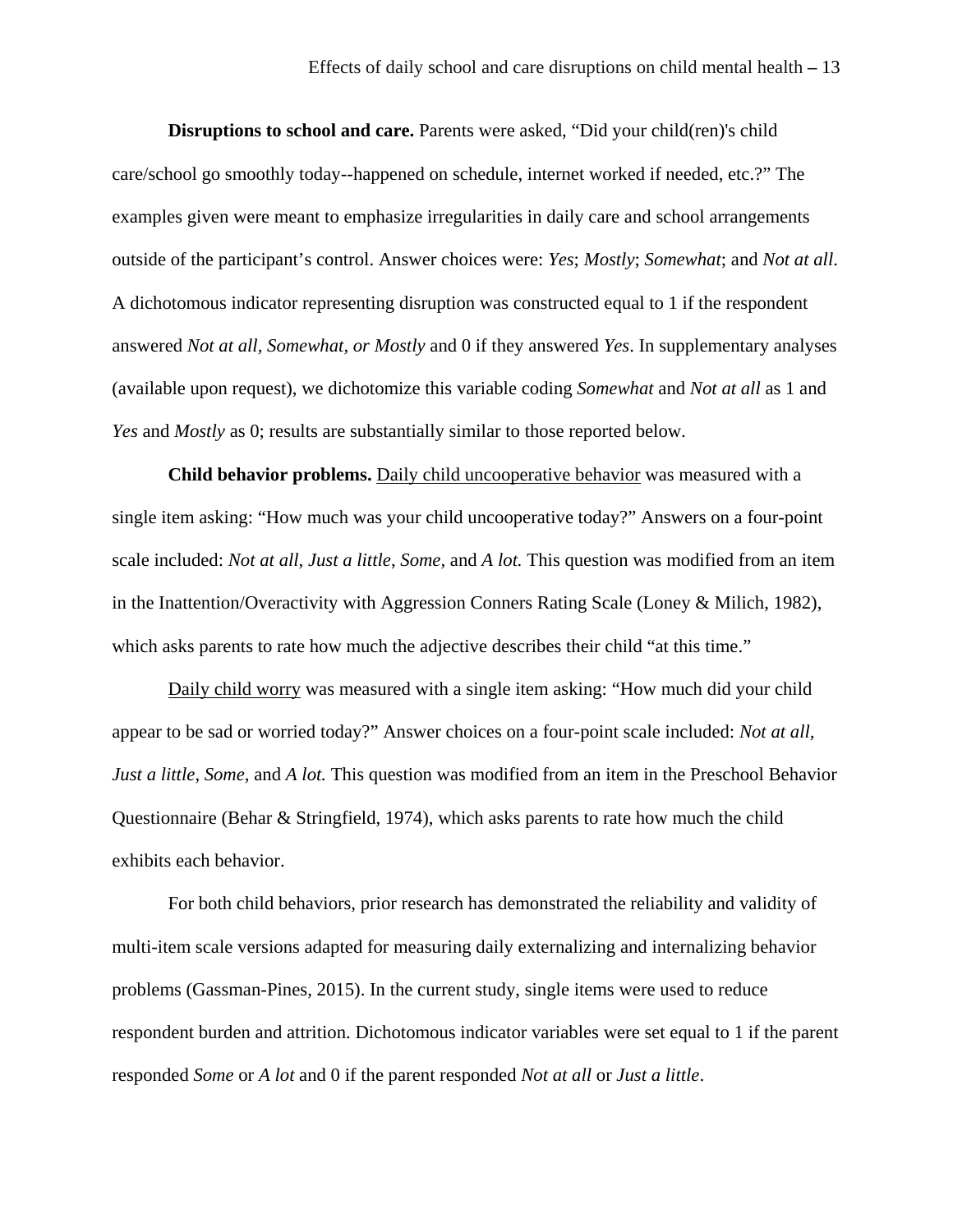**Parent Psychological Well-Being.** Daily parental negative mood was measured with a single item asking: "How much of the time today did you feel fretful, angry, irritable, anxious, or depressed?" Answers on a three-point scale included: *None of the time, Some of the time,* and *All of the time*. This question was modified from a question with a four-week recall period from the Health Utilities Index (HUI) (Furlong et al., 2001; Horsman et al., 2003) (During the past four weeks how often did you feel fretful, angry, irritable, anxious or depressed?). The single item has been validated as a daily measure of negative mood as it is positively correlated with daily stressors, including daily food insecurity (Gassman‐Pines & Schenck‐Fontaine, 2019) and daily work schedule disruptions [authors]; it increased substantially once COVID-19 restrictions were put into place [authors]. A dichotomous indicator was created equal to 1 for those who answered *Some of the time* or *All of the time* and 0 for those who answered *None of the time*.

Daily perceived negative sleep quality was measured with a single item also used in other daily survey studies (George et al., 2019), asking: "How well did you sleep last night?" Answers were on a 10-point scale from *really badly* to *really well*. We treat self-reported sleep quality as a measure of daily well-being, as perceived sleep quality is associated with daily affect (Bower et al., 2010). The sleep quality measure was reverse-coded so that higher numbers indicated worse perceived sleep quality. This measure has been validated, as it is correlated in expected directions with negative and positive daily mood, daily self-esteem (George et al., 2019) and daily work schedule disruptions, a daily stressor [authors].

**Parenting Behavior.** Difficulty supporting children's care or learning was measured with a single item asking, "How hard was it to support your child(ren)'s participation in care/learning today?" Answer choices were: *Not hard at all*; *Somewhat hard*; and *Very hard*. A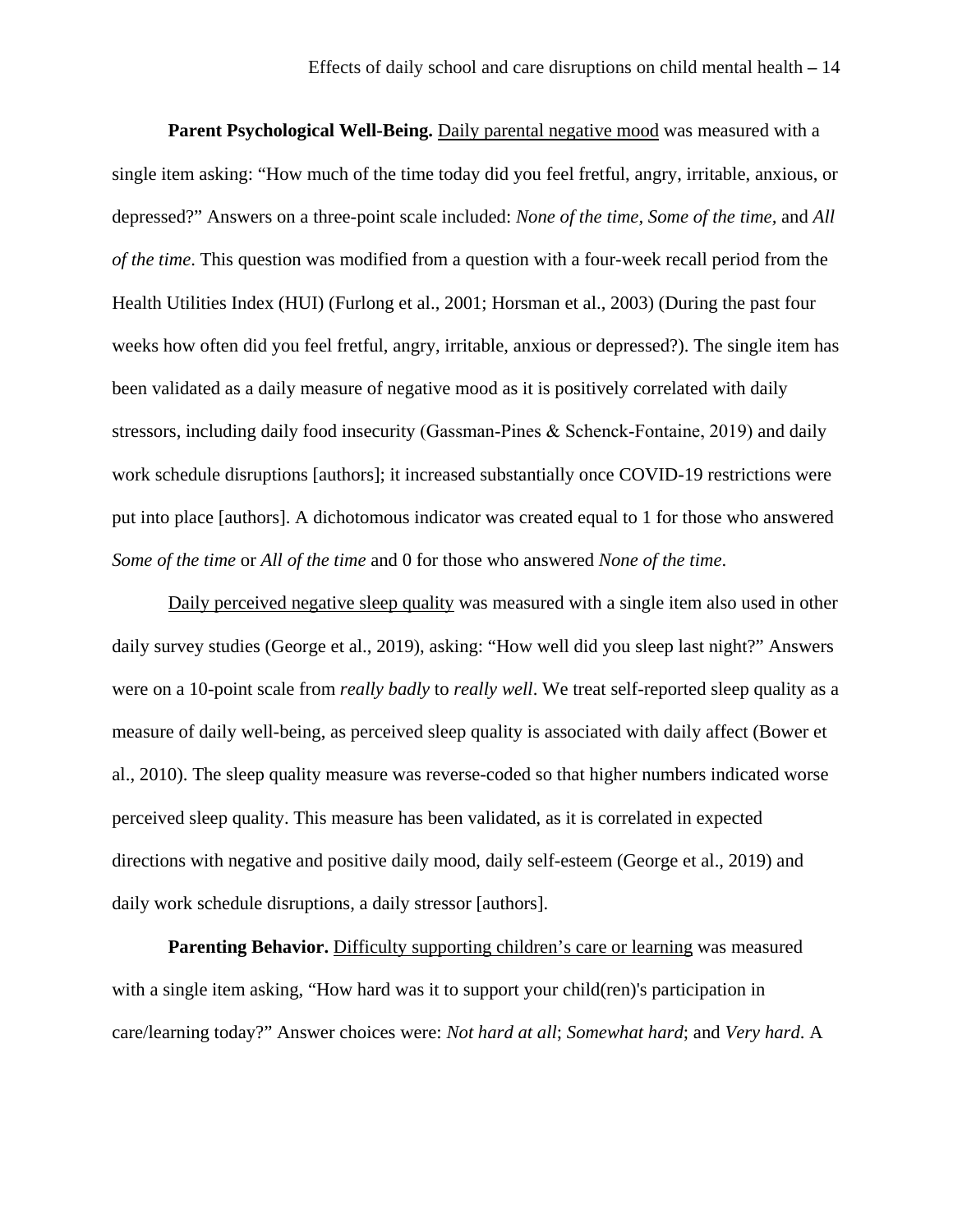dichotomous indicator was created equal to 1 for those who answered *Somewhat hard* or *Very hard* and 0 for those who answered *Not hard at all*.

Harsh parenting was measured using two questions: "Did you punish your child today?" and "Did you lose your temper with your child today?" Both questions were answered either *Yes* or *No*. Dichotomous indicator variables were set equal to 1 if the parent responded *Yes* and 0 if the parent responded *No*.

#### *Single Point-in-Time Survey Measure of School and Care Context*

Parents were asked two questions: "Do you have a child/children enrolled in remote school?" and "Do you have a child/children in out-of-home care and/or school?" Both questions were answered either *Yes* or *No.* From those responses, a set of mutually exclusive indicators were created representing having children only in remote school, only in out-of-home care/school, both remote and out-of-home care/school, or neither.

#### *Other Analysis Variables*

At the outset of the study, participants were asked two questions about their racial and ethnic group: (1) "What is your race?" And (2) "Are you Hispanic/Latino/Latina?" For the first question, participants could select all that applied from the following list: Black/African-American; White/Caucasian; Asian/Pacific Islander; Native American/American Indian/Alaska Native; and Other. From the responses to the two questions, three indicators were created: non-Hispanic Black, non-Hispanic White; and Hispanic (any race).

An indicator variable for *weekend* was created that equaled 1 when that day was a Saturday or Sunday and 0 otherwise. An indicator variable for *work day* was created that equaled 1 when that day was a day that the parent worked and 0 otherwise.

#### **Analytic Plan**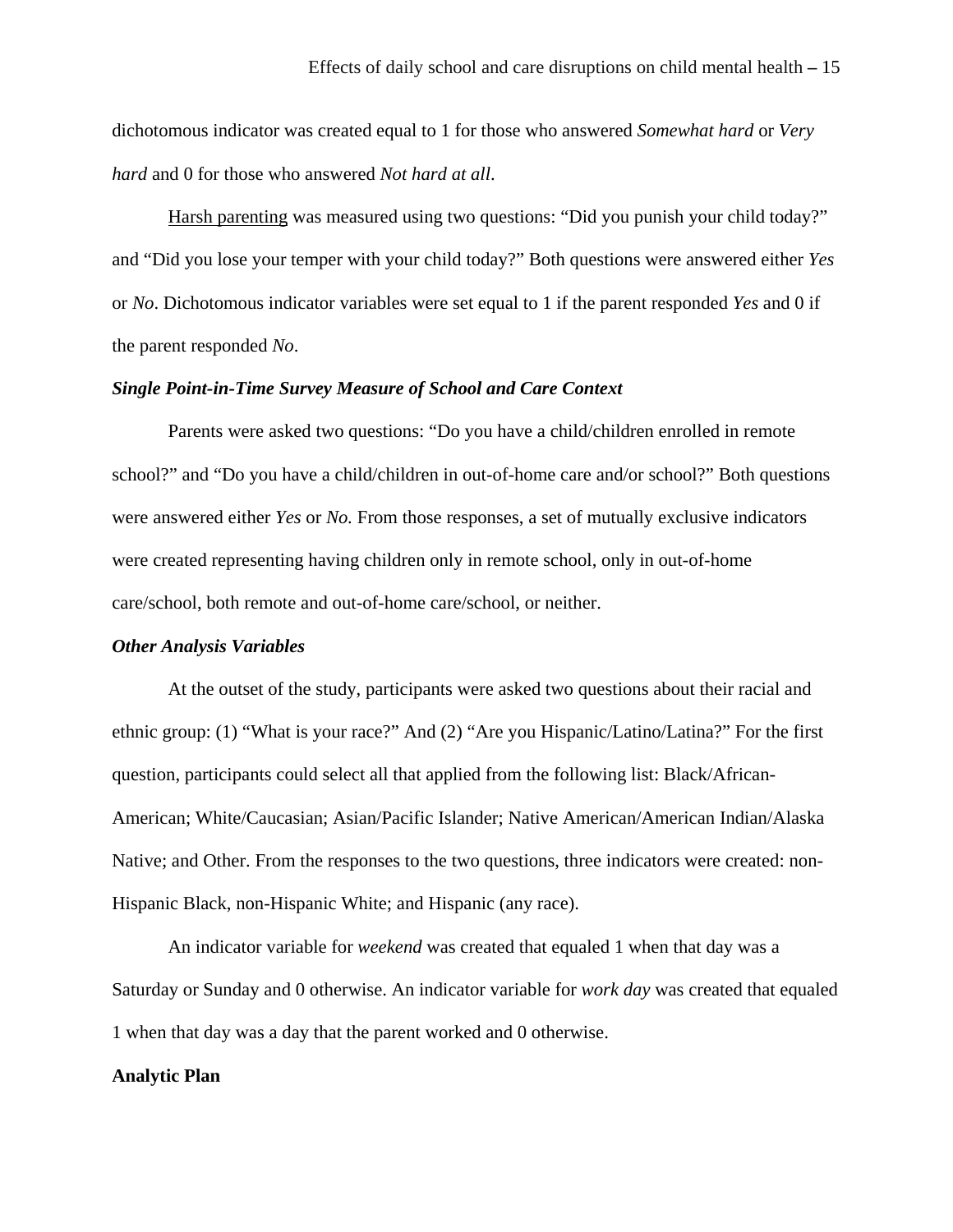First, we calculated descriptive statistics overall, by care/school type, and by family race and ethnicity.

Second, we estimated regression models with family fixed effects and standard errors clustered by family. All models included indicators for whether the day in question was a weekend day and whether the day was a work day. This model allowed us to estimate the average within-family effects of school and care disruptions, comparing child behaviors on days with and without disruptions for the same families. We also estimated subgroup regressions on the subsample that was reported to be in remote school only and the subsample that was reported to be in in-person care/school only. We estimated both the overall regressions and the care-type subsample regressions separately for families in which the respondent identified as Hispanic, Non-Hispanic Black, and Non-Hispanic White.

## **Results**

#### **Sample Characteristics**

Sample characteristics appear in Table 1. Our sample is majority female, consistent with working in the service industry and with having custody of a young child (Gassman-Pines, Ananat, and Fitz-Henley 2020). About half are African-American and about one-fifth are Hispanic, consistent with being central-city hourly workers (Transportation Research Board and National Research Council, 1999). At the time of study enrollment, mean age was 31, consistent with being the parent of a young child (Gassman-Pines, Ananat, and Fitz-Henley 2020), and the modal education was 12 years, consistent with hourly service employment (Schwartz et al., 2015). About half of focal children are female; focal children were, on average, 5.0 years of age at the time of initial study enrollment  $(SD = 2.6; \text{range} = 2-7)$ , one year prior to the time period in the present study. Mean income prior to the pandemic was \$2,187 per month.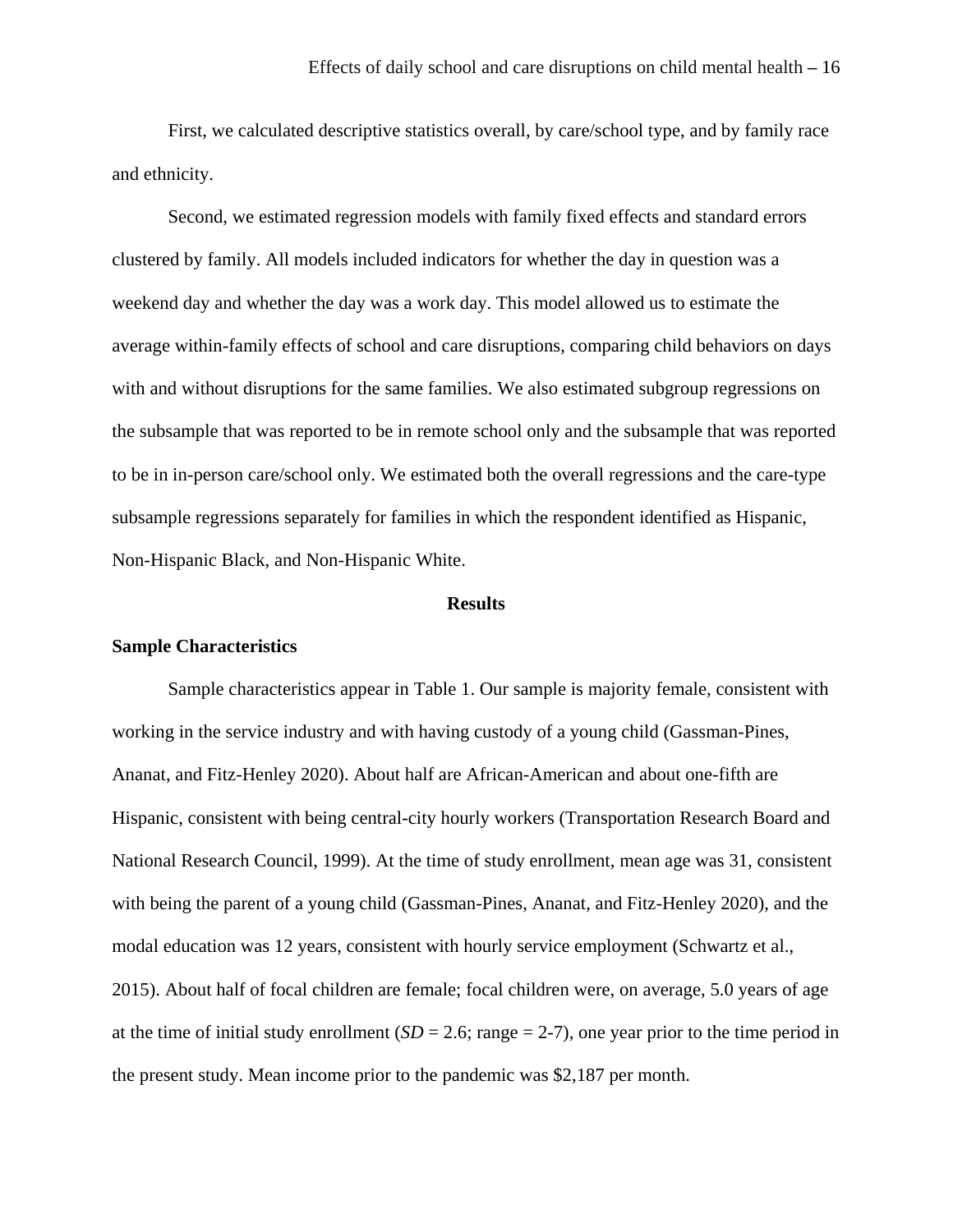# **Descriptive Results**

Table 2 reports the distribution of learning modalities, both overall and by race. Remoteonly was the most common modality, reported by 44% of the sample overall; as public schools were entirely remote in the fall in the city of our study, that is not surprising. Next most common was a combination of in-person and remote learning, at 33% of the sample. Another 13% of families reporting having only in-person care or schooling, while 11% reported that their family was currently using no care or school of either kind. For the most part, patterns of use by race and ethnicity were similar, and there were no race/ethnic differences in learning modality that were significant at conventional levels. However, the difference between the non-Hispanic Black rate (11.7%) and non-Hispanic White rate (19.0%) of using only in-person care/school was marginally statistically significant  $(p < .10)$ .

Table 3 reports the incidence of school and care disruptions overall, and by modality and race/ethnicity. The share of days on which school/care did not go as planned is strikingly high, at nearly a quarter of days (24.4%) overall, as is the share of days when respondents reported it was difficult to support their child's learning (24.9%). Across the month of the daily surveys, 77% of respondents reported at least one day when school/care did not go as planned, and 74% reported at least one day when it was difficult to support their child's learning. While daily disruptions were frequent for all groups, they were more common for families using only remote learning (23.9% of days) than for those using only in-person school/care (17.6%), and share of days on which it was difficult to support learning were similarly elevated for remote  $(25.3%)$  versus inperson (19.0%); both differences were statistically significant ( $p < .01$ ). The daily share of families with a disruption throughout fall 2020 is shown in Figure 1. Disruptions decreased in September but then leveled off from mid-October through November.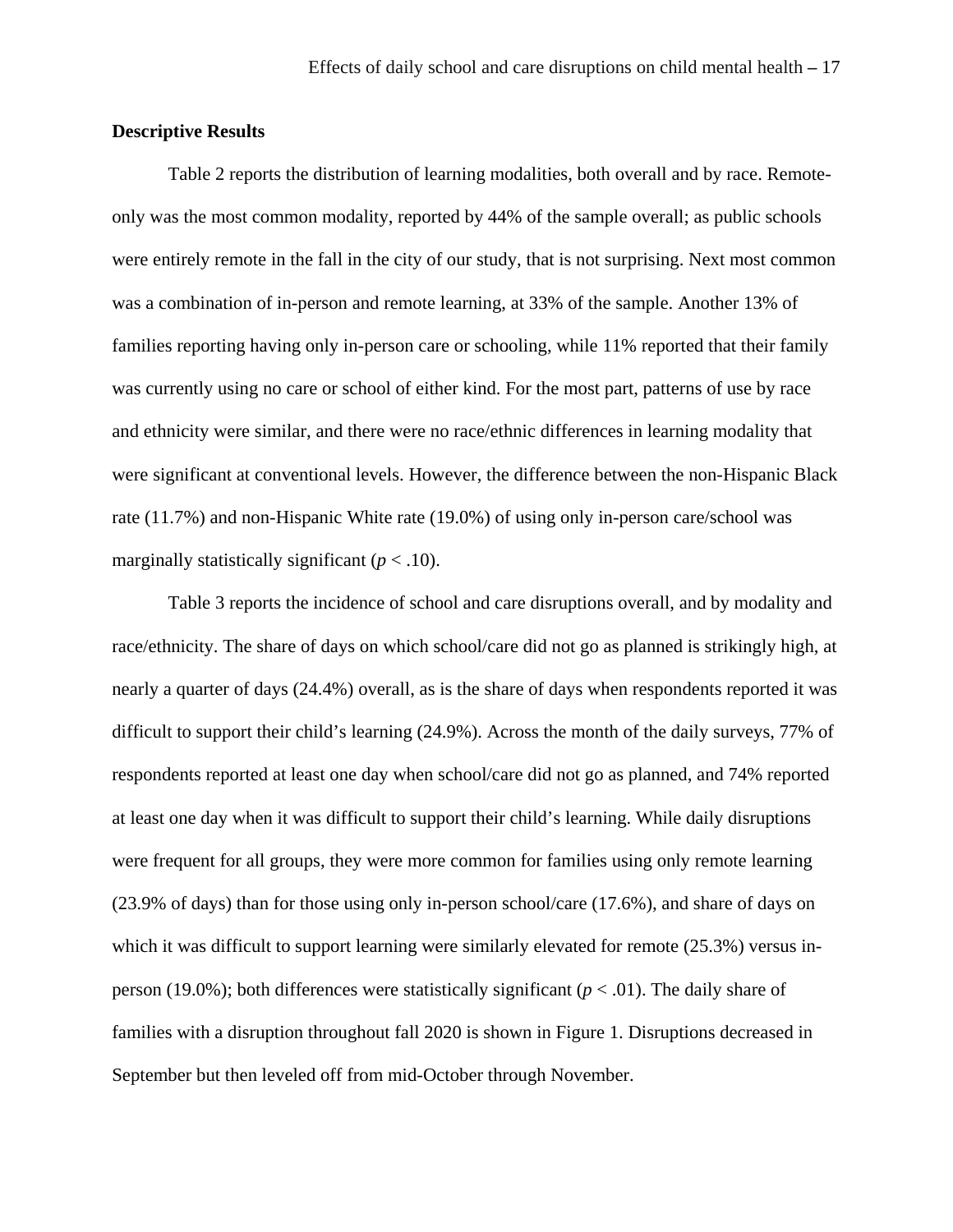Overall, Hispanic parents reported the highest incidence and frequency of disruption and of difficulty supporting learning, while non-Hispanic Black parents' reports were lower and non-Hispanic White parents' reports were in between. The difference between Hispanics' and non-Hispanic Blacks' experiences were statistically significant for both measures overall and for all of the measures among remote learners; among families using in-person care, the differences were significant only for disruption frequency.

For all race/ethnic groups, the frequency of daily disruptions to learning was higher in remote than in in-person school/care. The differences were larger for Hispanics (40% more frequent disruptions in remote than in in-person learning, *p* < .001) and non-Hispanic Blacks (53% more frequent,  $p < .001$ ) than for non-Hispanic Whites (18% more frequent,  $p < .01$ ).

# **Daily Effects**

#### *Child behavior*

Table 4 shows the effect of daily school or care disruptions on child behavior, overall and by race/ethnicity and modality; overall effects are shown in Figure 2. A school or care disruption on a given day increased the share of children who were uncooperative "some or a lot today" by 9.1 percentage points, a striking increase from a base rate of 14.1%. The effect was significantly larger for non-Hispanic Whites (11.9 percentage points) than for non-Hispanic Blacks (6.8 percentage points), but the effects were significantly different from zero and substantial in size for all race/ethnic groups. The pattern was similar for effects on the probability that the child appeared to be sad or worried some or a lot today, with an overall effect of 6.0 percentage points (nearly doubling the base rate of 6.7%); the effect was significantly larger for non-Hispanic Whites (7.6 percentage points) than for Hispanics (4.1 percentage points), but again, effects were significantly different from zero and substantial in size for all race/ethnic groups.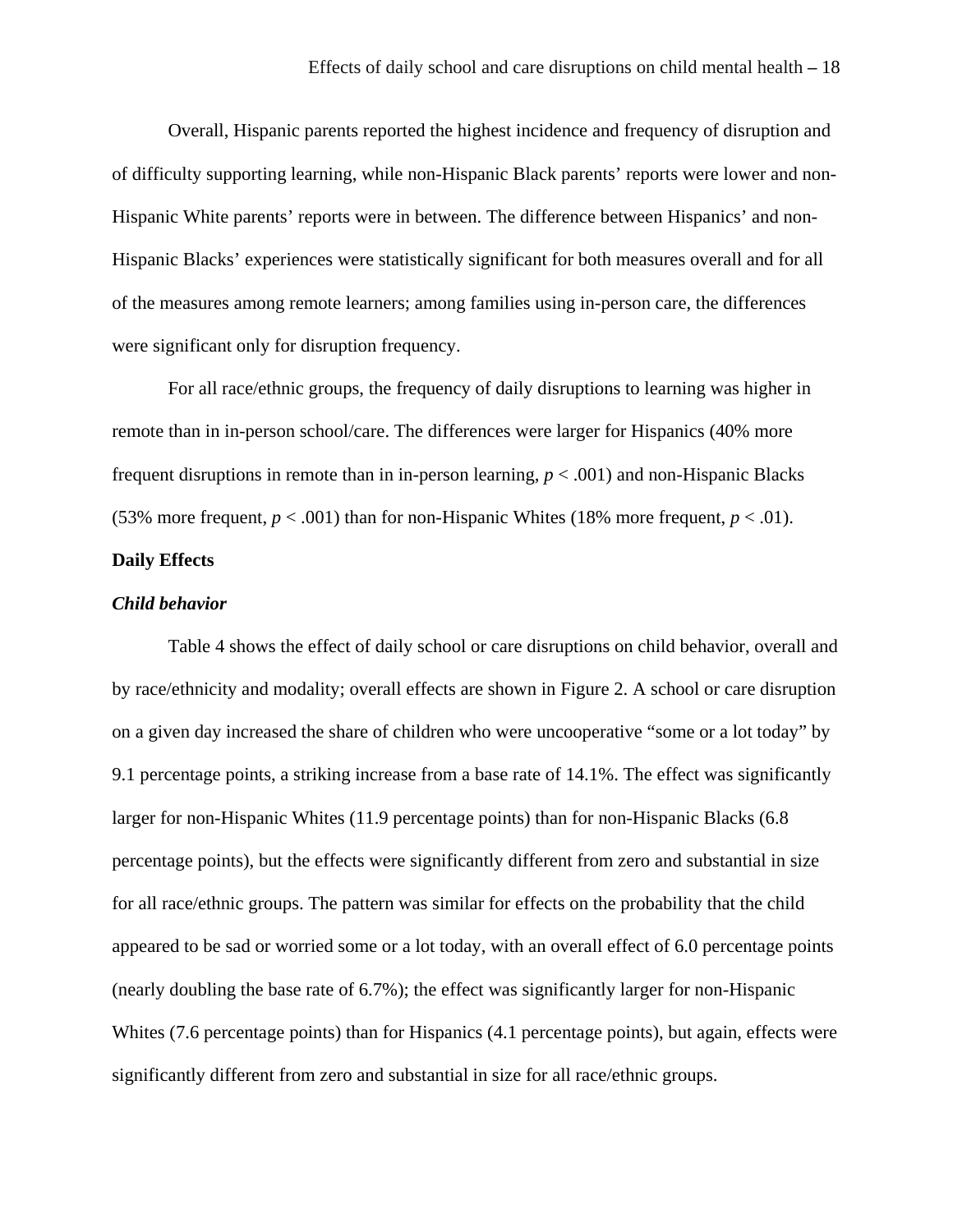Effects of disruption were consistently significant across modalities and outcomes. They were often smaller for children in remote school, and larger for those in-person, than for children overall; the difference in effects for in-person versus remote was statistically significant for uncooperativeness overall and among non-Hispanic Black respondents (15.3% versus 5.1%).

## *Parent mood*

 Disruptions to school or care also strongly affected daily parent mood, increasing by a statistically significant 12.7 percentage points the share of respondents that day who said they felt fretful, angry, irritable, anxious, or depressed, from a base rate of 41.6%. Effects were large and significant for all race/ethnic groups, with a higher point estimate for non-Hispanic White parents (16.7 percentage points) but no statistically significant differences in estimates between groups. Parent sleep difficulty also rose by a significant .056 *SD* (*p* < .05) the night after a disruption. The magnitude of this impact appeared larger for parents of children in remote school only  $(0.134 \text{ SD}, p < 0.01)$  than for parents of children attending school or care in person only (0.00 SD), but the difference was not statistically significant.

 In contrast to effects on child behavior, effects of disruption on parent mood were similar across modalities overall—those using remote only had a 12.9 percentage point increase in feeling fretful, angry, irritable, anxious, or depressed after a disruption, while those using inperson only had a 13.5 percentage point increase. However, this consistency masked some differences by race. Non-Hispanic White parents experienced much worse effects from disruptions in in-person schooling (20.1 percentage points) than from disruptions in remote school (10.0 percentage points), while the point estimate for the effect on non-Hispanic Black parents from disruptions in remote schooling (15.3 percentage points) was larger than from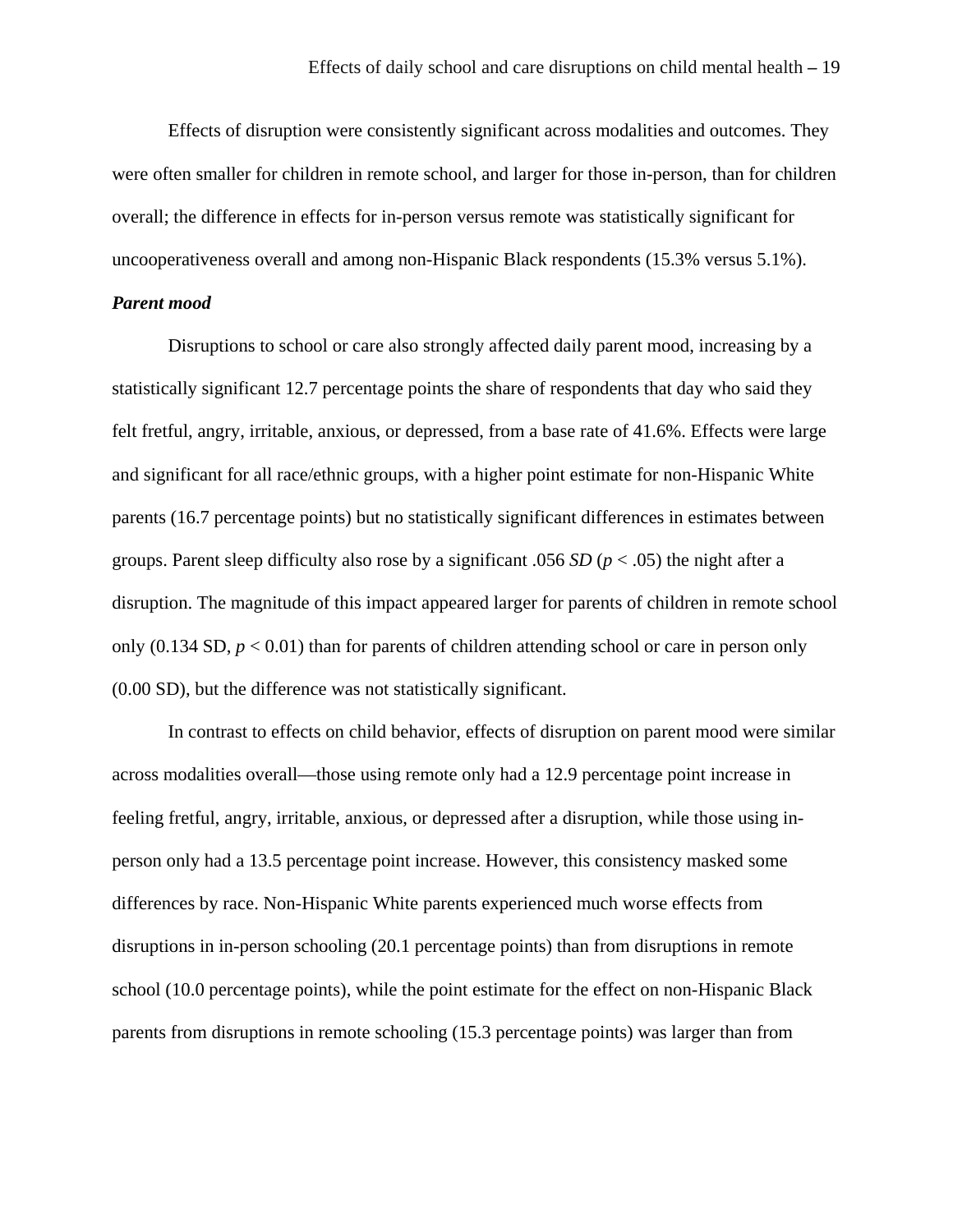disruptions in in-person (8.4 percentage points). However, neither of these differences was statistically significant.

### *Parenting behaviors*

Perhaps not surprisingly given effects on mood, parents were more likely to lose their temper with their child on a day with a disruption. The overall increase was a statistically significant 5.6 percentage points from a base rate of 7.0%. Effects were large and significant for all race/ethnic groups, but the effect for non-Hispanic White parents (8.6 percentage points) was significantly larger than for non-Hispanic Black parents (4.4 percentage points). Parents were also more likely to punish their child on a day with a disruption, with an increase of 4.5 percentage points from a base rate of 5.8%. These effects were large and significant for all race/ethnic groups, but were larger for non-Hispanic White parents (8.2 percentage points; difference with non-Hispanic Black parents statistically significant at  $p < .05$ ). Effects on parenting behaviors did not differ significantly by school/care modality.

#### **Discussion**

The COVID-19 pandemic has altered daily life for most families with young children. In particular, the closure or change in the nature of children's primary care and school settings has been one of the most substantial changes experienced by children themselves. Emergent evidence has shed light on the disruptions caused by the abrupt shift to remote schooling in the spring of 2020 (Bacher-Hicks et al., 2021; Domina et al., 2021). But there is little evidence about the experiences of disruptions as the pandemic persisted through the fall of 2020, nor about the effects of those disruptions on children's well-being. This study filled that gap by using daily survey data gathered in fall 2020 from a representative sample of hourly service workers with young children—a group with significant but common vulnerabilities—to shed light on the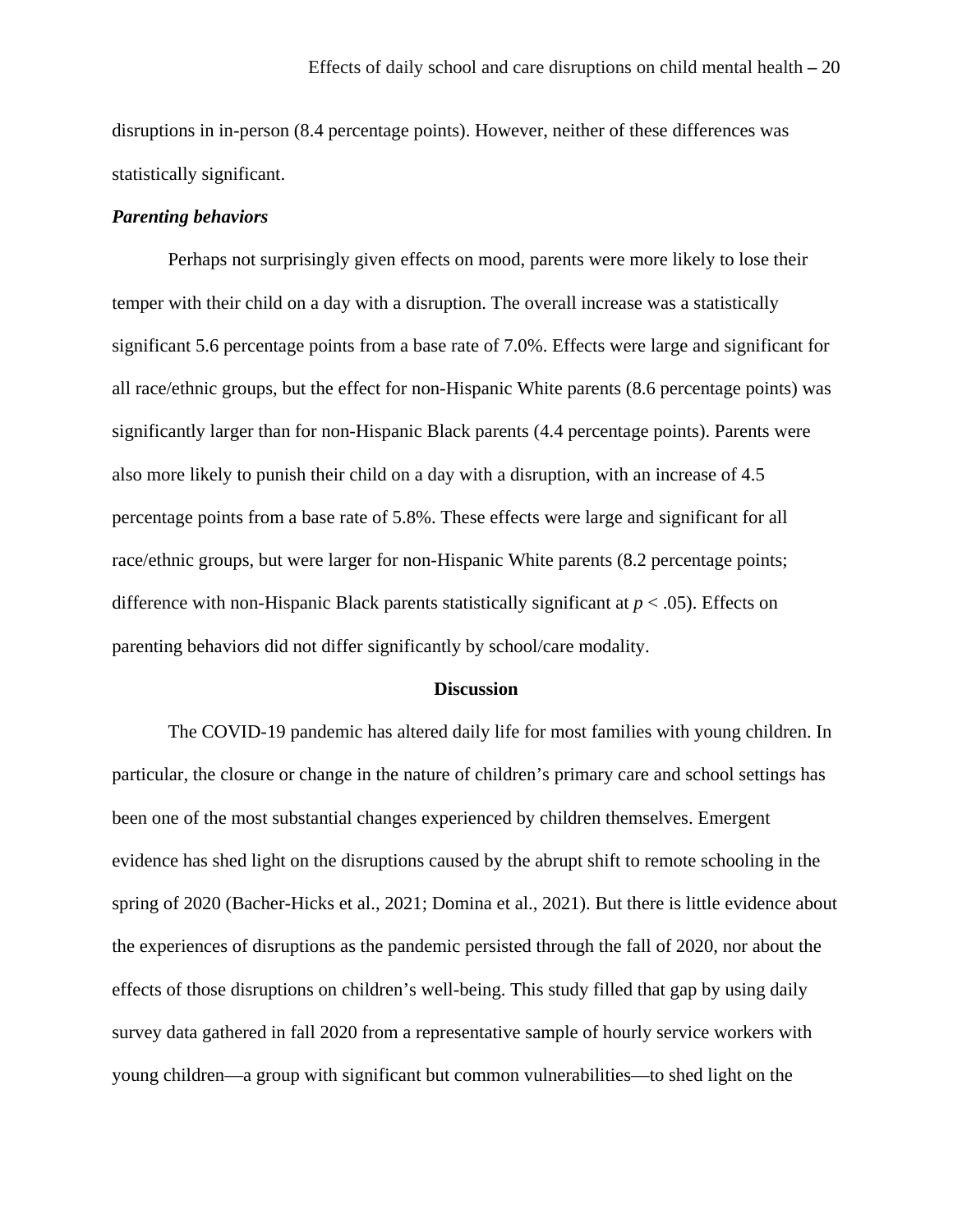frequency of instances of disruptions to school and care, and the consequences of those disruptions for child behavior. The national public discussion about the relative risks to bringing children back to the classroom versus keeping them at home has had little rigorous evidence on which to rely. We document an aspect of daily mental health burden during the pandemic, unexpected disruptions in care and learning, and show its costs for child wellbeing. Results indicate that disruptions were common overall, occurred regularly for both remote and in-person settings, and were most common in remote learning. Further, children's behavior is negatively affected by disruptions, with evidence that effects are partially mediated by parents' challenges supporting children's learning and by parents' mood and behavior.

Research has shown how radically family life was altered when school abruptly closed in spring 2020 (Gassman-Pines et al., 2020; Gassman-Pines & Gennetian, 2020; Steimle et al., 2021). Our results underscore that although many schools and child care facilities re-opened throughout summer and fall, families continued to experience instability in school and care throughout Fall 2020. On any given day, nearly 25% of parents said that their care or school arrangement had not gone smoothly that day, and the vast majority of families had at least one day during the month of data collection on which care or school was disrupted. Our innovative daily survey design enabled us to reveal how common these disruptions were as they were occurring in daily life. This approach reduces recall bias and eliminates the need to ask people to mentally aggregate instances of disruptions, both of which can lead to undercounting these experiences (Bound et al., 2001; Mathiowetz et al., 2002).

Further, our results show that keeping children home to attend school remotely did not eliminate disruptions. In fact, although disruptions were common across school/care modality, we found that disruptions in remote learning were *more* common than disruptions in in-person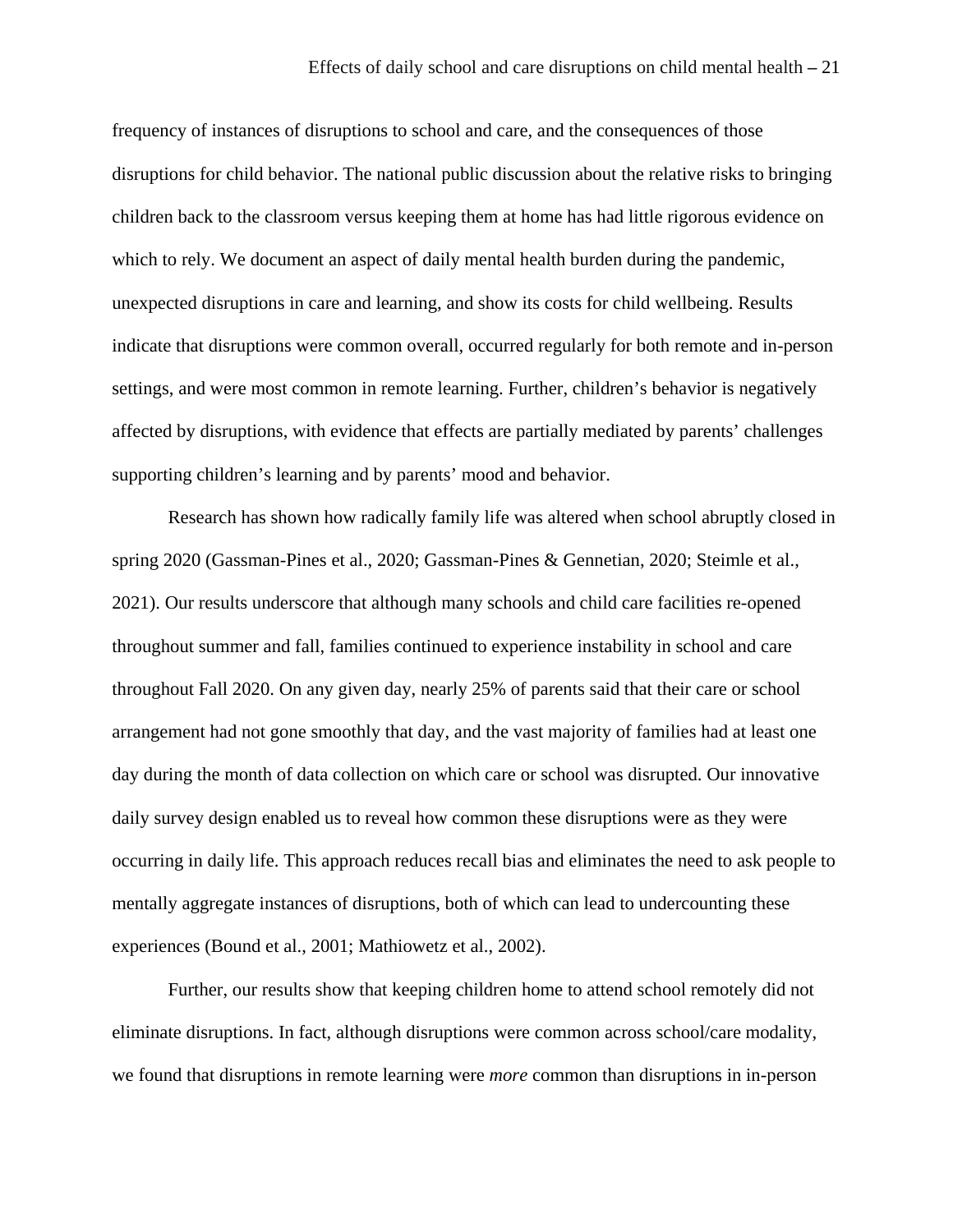care or school. This is likely due to challenges related to lack of stable and reliable internet access, dependable devices, user-friendly learning software, or other technological problems, which are more common among lower-income families (Auxier & Anderson, 2020). Daily reports of parental difficulty supporting learning were also higher for families using remote than in-person, consistent with the unprecedented demands on parents of implementing remote education.

In terms of effects of these daily school and care disruptions on children's behavior problems, we found striking and consistent evidence that parents reported that their children had more behavior problems on days with a disruption than days without a disruption. Compared to days without disruptions, on days with disruptions parents reported a 71% increase in the share of children who exhibited uncooperativeness (an aspect of externalizing behavior problems) and a 112% increase in the share of children who seemed sad or worried (aspects of internalizing behavior problems). These large increases in child behavior problems are consistent with Ecological Systems Theory, as changes to children's microsystems are posited to have the largest and most direct effects on children's development and well-being. For example, in contrast, prior research has shown that daily changes to the exosystem (parents' workplaces) have large effects on parent mood but do not affect children's daily behavior (Ananat et al., 2020).

More broadly beyond the pandemic, these results provide additional evidence of the harmful effects of daily unpredictability and instability in children's everyday lives. Instability in the family setting has been linked to young children's behavior problems (Fomby & Mollborn, 2017). Further, research has shown that daily hassles and stressors in childhood are just as strongly related to later life health as major stressful life events (Odgers & Jaffee, 2013). As developmental scientists seek to understand microsystem influences on child behavior, the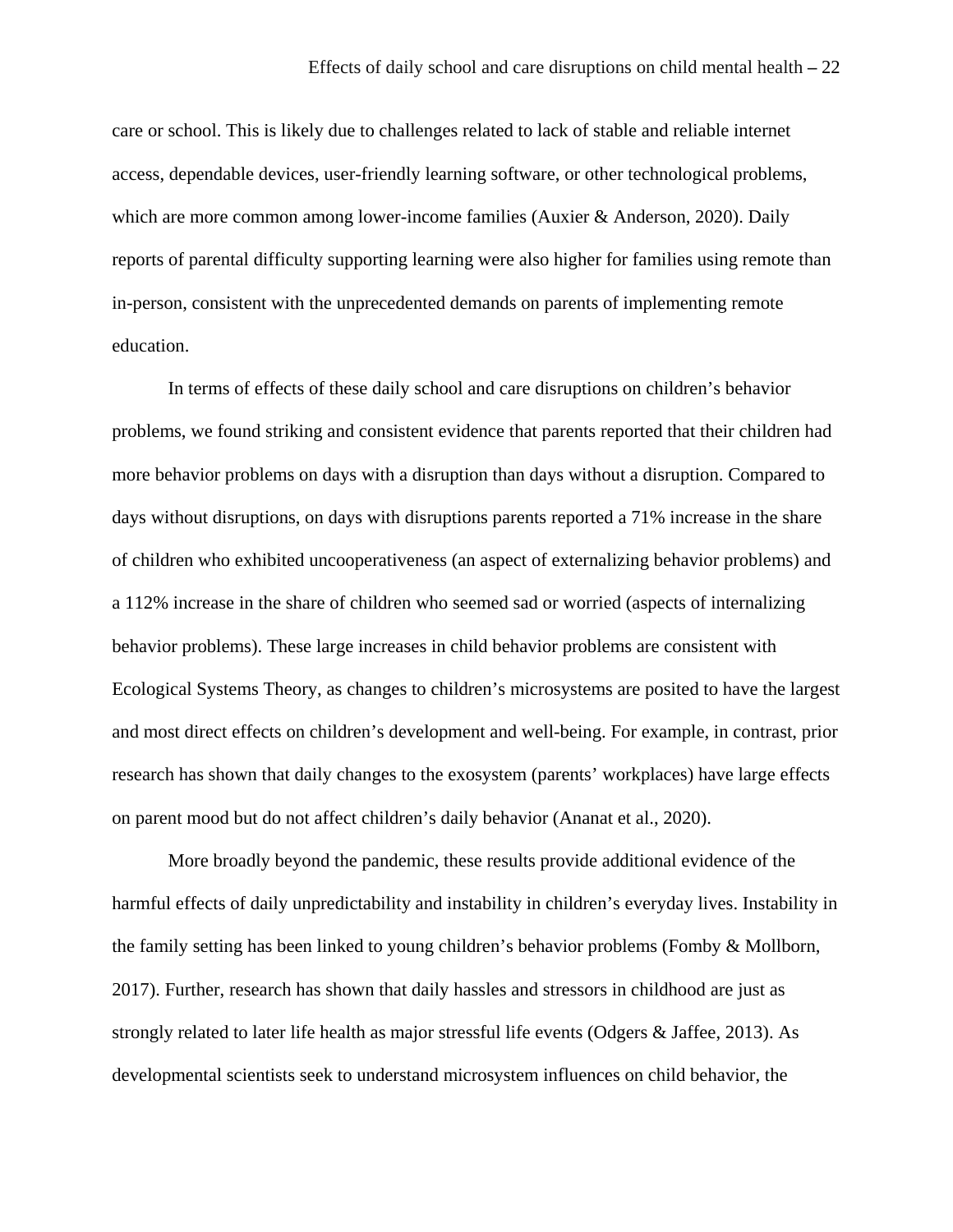disruptions and instability in school and care caused by the pandemic provide additional evidence of how chronic lower-level stressors can lead to child behavior problems. Future research should seek to investigate how these daily disruptions accumulate over time or having lasting effects beyond the day that they occur.

Finally, in terms of understanding the context of children's care and schooling in fall 2020, we found differences for families from different racial and ethnic groups. Although school/care disruptions were common for all families, Hispanic parents reported the highest rates of disruptions and non-Hispanic Black parents reported the lowest. Non-Hispanic Black families also experienced somewhat milder effects of disruptions on well-being than did other families, while non-Hispanic White families experienced somewhat stronger effects than did other families. A complete understanding of the reasons underlying these differences will require further study but we note that, consistent with prior literature (e.g., Akee et al., 2019), the non-Hispanic white families in our sample had more advantages at the outset of the study, including slightly higher levels of education and being more likely to be living with a spouse or partner. It is possible that during the pandemic loss of access to some of the supports related to those advantages may have made disruptions experienced during the pandemic more salient.

Nonetheless, across race/ethnicity groups all families experienced severe—large, statistically significant, negative—effects from disruptions on parent mood, child mood, and parenting behaviors. Moreover, across all racial/ethnic groups families were 36% more likely to experience daily disruptions in remote school, with even greater increases for families of color. These findings can inform policymakers deciding how to prioritize efforts to make a safe and stable return to in-person school available to families as well as bolster support for those who must learn remotely.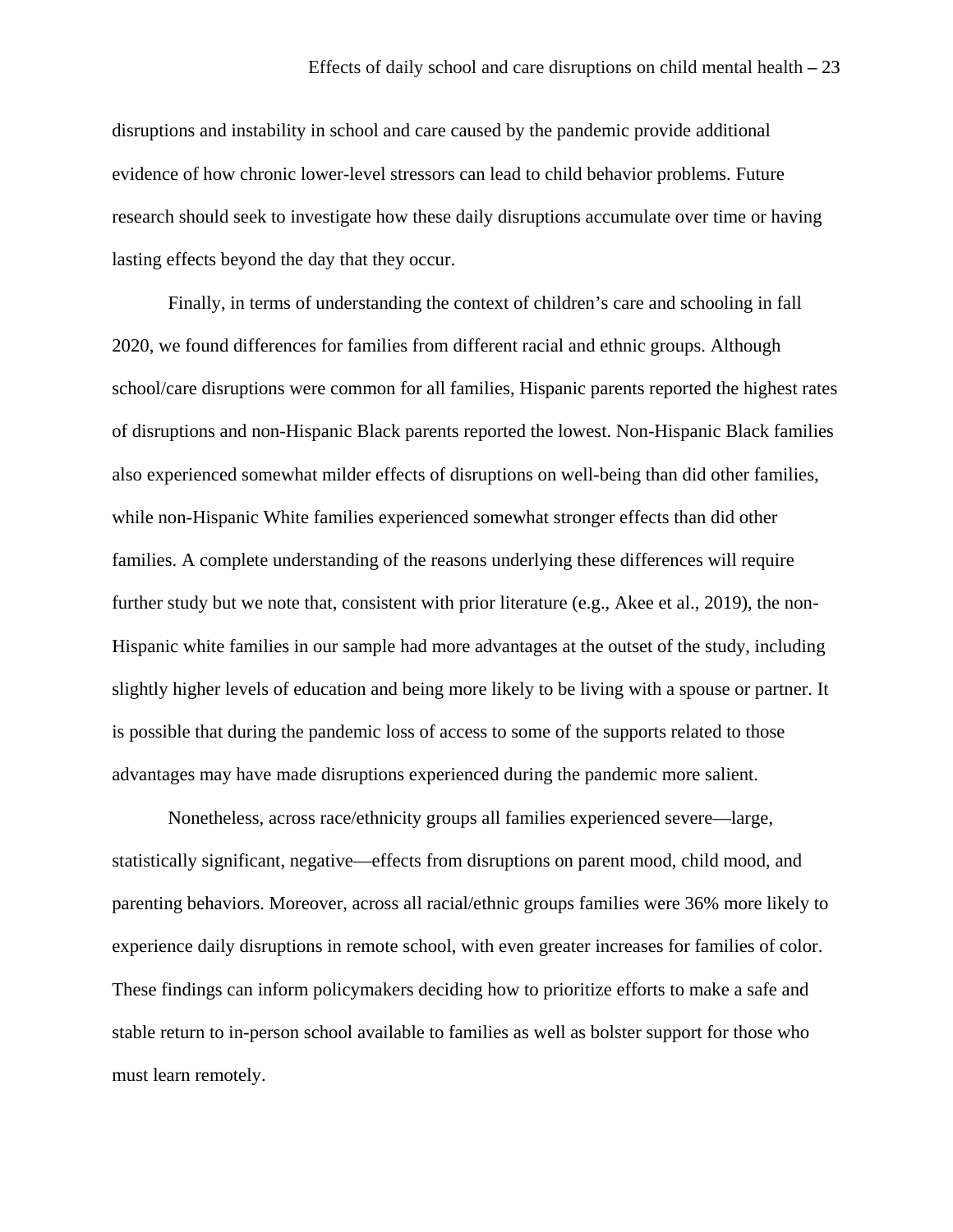# **Limitations**

 While our study demonstrates the impact of daily COVID-related disruptions on a vulnerable population, the sample population was limited and targeted. Families in which parents were hourly workers in other industries or salaried workers may have had different experiences with school and child care during the fall of 2020. Further, our findings are local to a particular major city. The experience of the pandemic may differ from city to city, based on infection prevalence and governmental and social response. Finally, we used a simplified approach so as to allow us to have a large sample answer this question daily. However, this meant that we were not able to ask detailed follow-up questions, so we are not able to parse out from this data whether a given disruption was due to internet failure, COVID-19 cases, or some other specific source.

## **Conclusion**

Despite these limitations, however, this study provides compelling new evidence of disruptions to important microsystem settings for young children – school and child care – during the ongoing COVID-19 pandemic. There has been little evidence about the experiences of disruptions to children's care and school arrangements as the pandemic persisted through the 2020-2021 school year, nor about the effects of those disruptions on child and family well-being. By using innovative daily survey data gathered in the fall of 2020 from a representative sample of hourly service workers with young children, we are able to shed light on the frequency of disruptions to school and care, and the consequences of those disruptions for child and parent mental health, among a group of families with significant but common vulnerabilities. While previous work had documented that universal, short closures (such as snow days) had few effects on children (Goodman, 2014), we document that frequent, unexpected disruptions in care and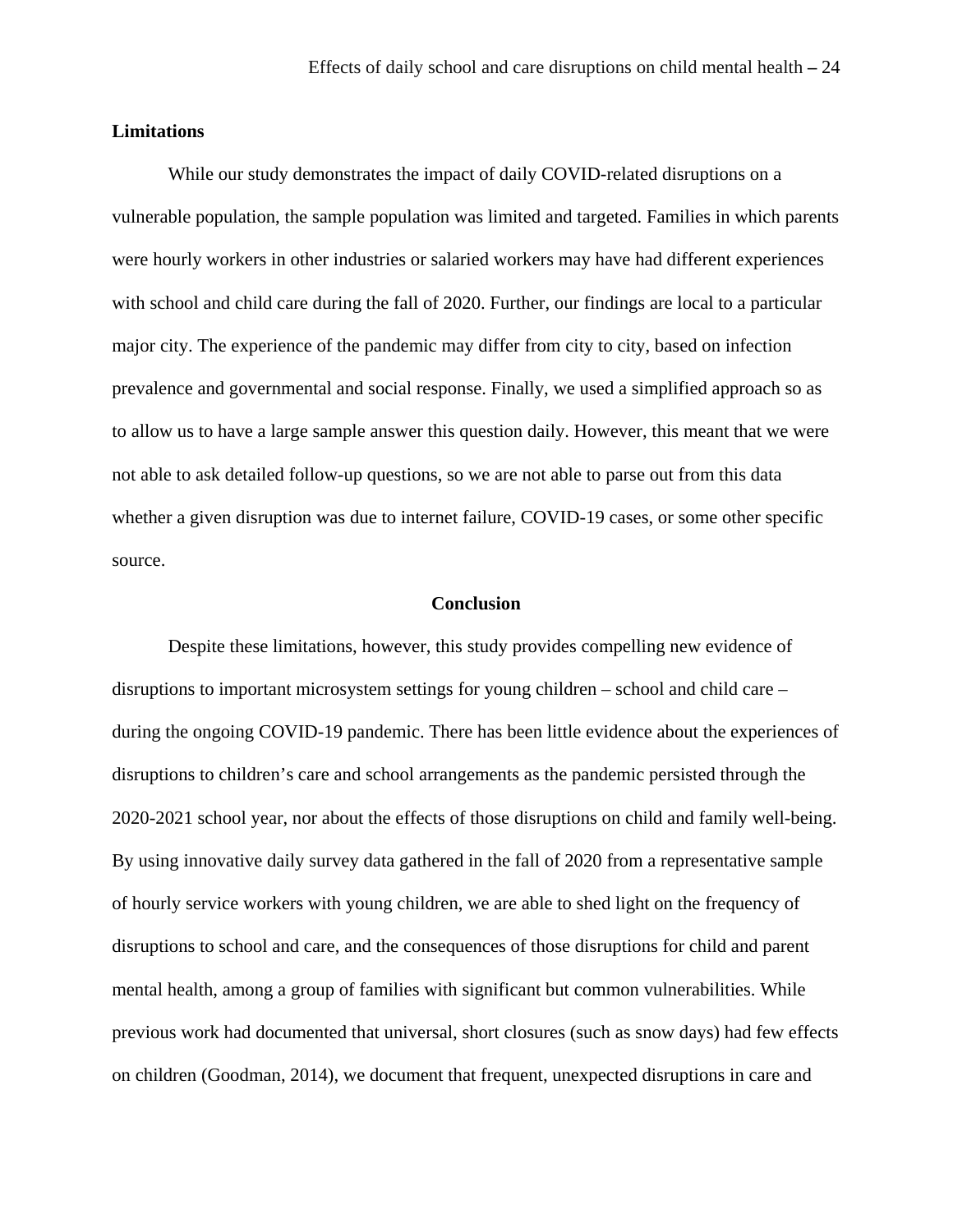learning have significantly contributed to the daily burden for families during the pandemic. Policies to increase the safety, accessibility, and predictability of in-person learning hold promise to reduce disruptions. Moreover, as school districts oversee a school year in which many experience intermittent classroom or school-wide closures, additional support and resources for families in remote modes may be needed to stabilize their day-to-day experiences. Finally, this research provides further evidence on, as well as identifying additional sources of, emotional distress among children that schools and other child-serving organizations will need to address as they try to repair the damage incurred in the pandemic.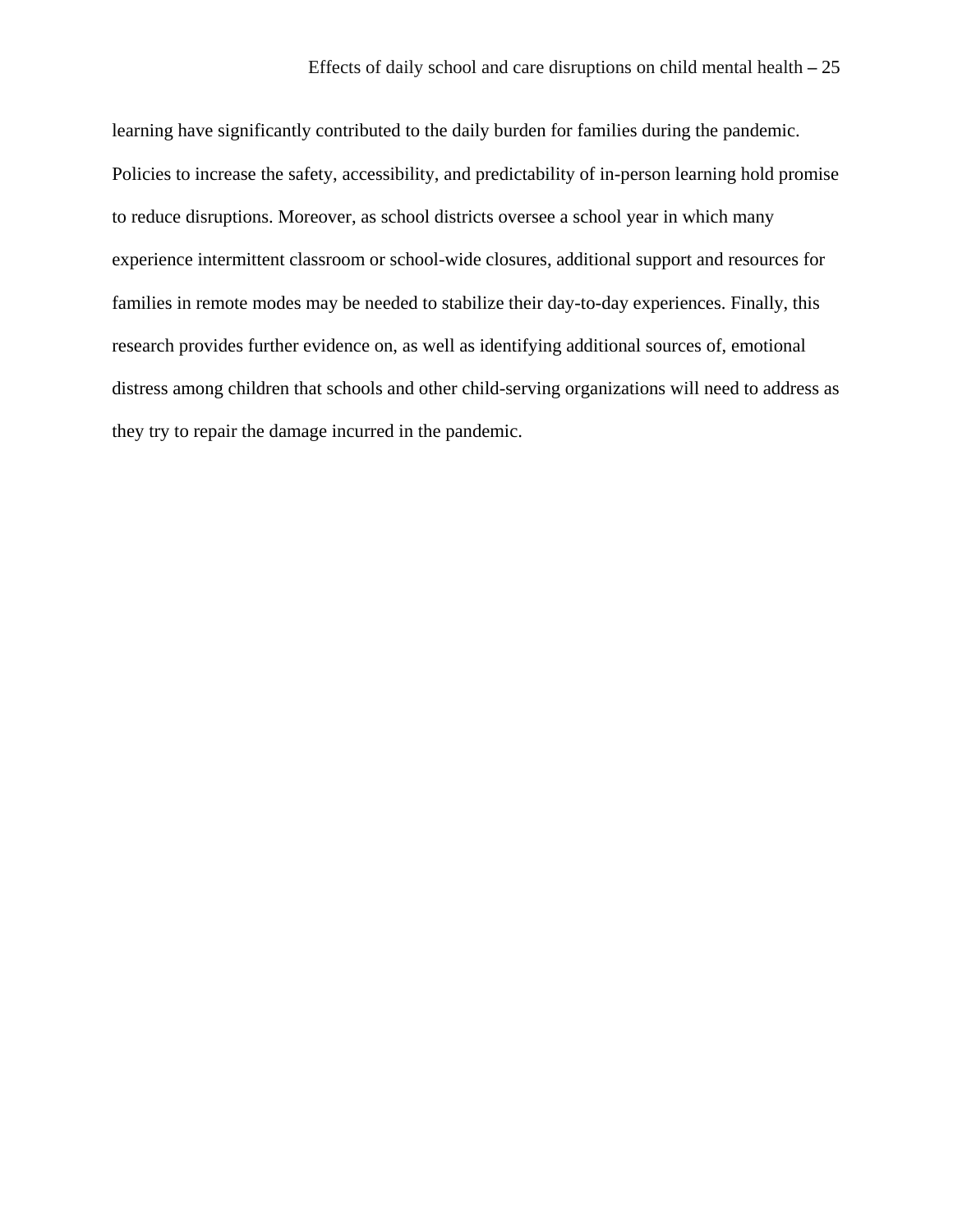# References

- Ali, U., Herbst, C. M., & Makridis, C. A. (2021). The impact of COVID-19 on the US child care market: Evidence from stay-at-home orders. *Economics of Education Review*, 102094.
- American Psychological Association. (2020). *Stress in America 2020*. American Psychological Association. [https://www.apa.org/news/press/releases/stress/2020/sia-mental-health](https://www.apa.org/news/press/releases/stress/2020/sia-mental-health-crisis.pdf)[crisis.pdf](https://www.apa.org/news/press/releases/stress/2020/sia-mental-health-crisis.pdf)
- Ananat, E. O., & Gassman-Pines, A. (2020). *Snapshot of the COVID Crisis Impact on Working Families*.<https://econofact.org/snapshot-of-the-covid-crisis-impact-on-working-families>
- Ananat, E. O., & Gassman-Pines, A. (2021). Work schedule unpredictability: daily occurrence and effects on working parents' well-being *Journal of Marriage and Family*, *81*(1), 10- 26.
- Ananat, E. O., Gassman-Pines, A., & Fitz-Henley II, J. (2020). *The Effects of Service-Industry Work Schedule Unpredictability on Families* Association for Public Policy Analysis and Management Fall Research Conference, Virtual.
- Ashforth, B. E., Kreiner, G. E., & Fugate, M. (2000). All in a day's work: Boundaries and micro role transitions. *Academy of Management Review*, *25*, 472-491.
- Auxier, B., & Anderson, M. (2020). As schools close due to the coronavirus, some US students face a digital 'homework gap'. *Pew Research Center*, *16*, 1-8.
- Bacher-Hicks, A., Goodman, J., & Mulhern, C. (2021). Inequality in household adaptation to schooling shocks: Covid-induced online learning engagement in real time. *Journal of Public Economics*, *193*, 104345.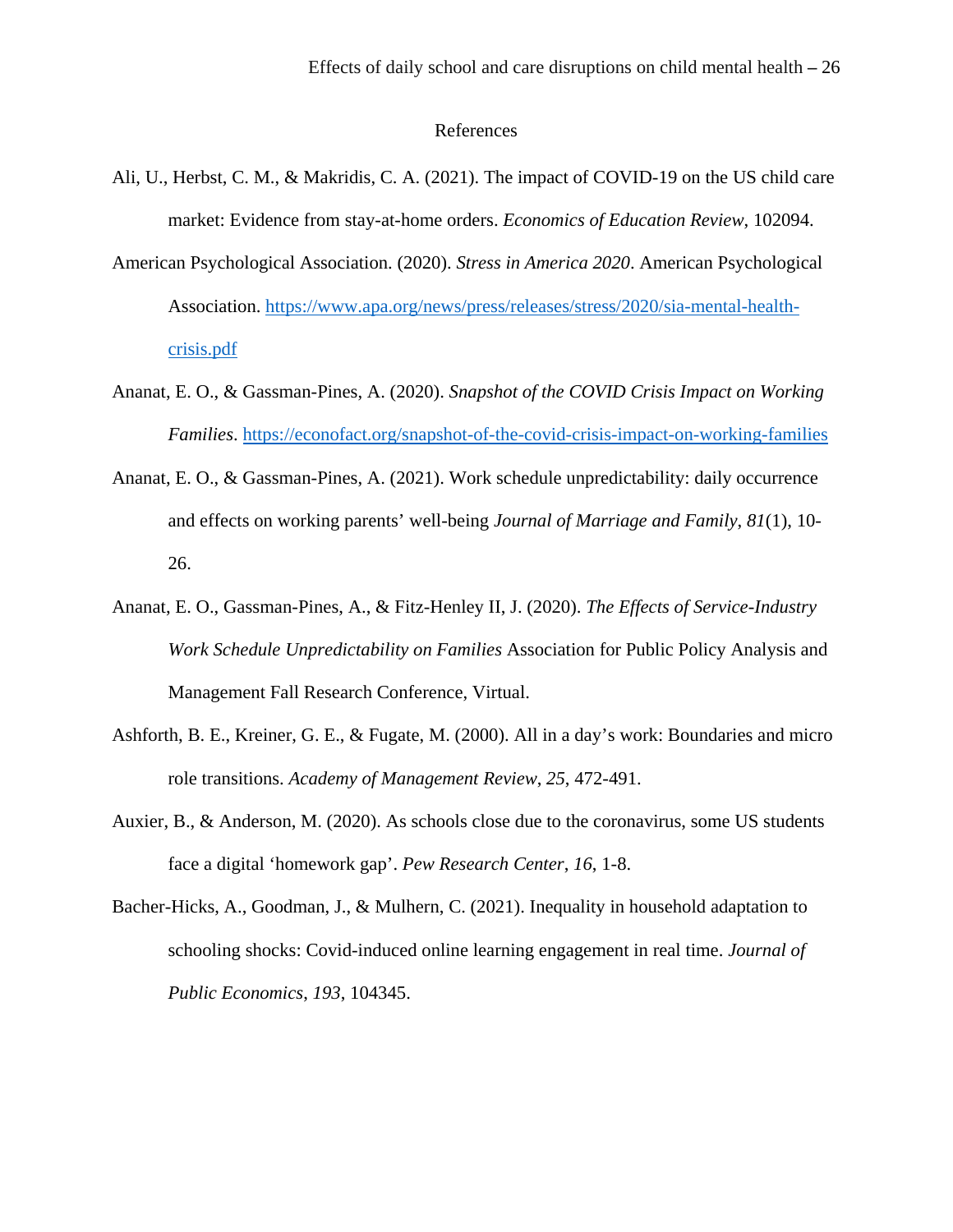- Bass, B. L., Butler, A. B., Grzywacz, J. G., & Linney, K. D. (2009). Do job demands undermine parenting? A daily analysis of spillover and crossover effects. *Family Relations*, *58*, 201- 215.
- Becker, S. P., Breaux, R., Cusick, C. N., Dvorsky, M. R., Marsh, N. P., Sciberras, E., & Langberg, J. M. (2020). Remote Learning During COVID-19: Examining School Practices, Service Continuation, and Difficulties for Adolescents With and Without Attention-Deficit/Hyperactivity Disorder. *Journal of Adolescent Health*, *67*(6), 769-777. [https://doi.org/https://doi.org/10.1016/j.jadohealth.2020.09.002](https://doi.org/https:/doi.org/10.1016/j.jadohealth.2020.09.002)
- Behar, L., & Stringfield, S. (1974). A behavior rating scale for the preschool child. *Developmental Psychology*, *10*, 601-610.<https://doi.org/10.1037/h0037058>
- Berger, P., Cook, A., DelCampo, R., Herrera, R., & Weigel, R. (1994). Family/work roles' relation to perceived stress: Do gender and ethnicity matter? *Journal of Family and Economic Issues*, *15*(3), 223-242.<https://doi.org/10.1007/bf02353629>
- Bolger, N., Davis, A., & Rafaeli, E. (2003). Diary methods: Capturing life as it is lived. *Annual Review of Psychology*, *54*, 579-616.

<https://doi.org/10.1146/annurev.psych.54.101601.145030>

- Bolger, N., & Laurenceau, J.-P. (2013). *Intensive longitudinal methods: An introduction to diary and experience sampling research*. Guilford Press.
- Bound, J., Brown, C., & Mathiowetz, N. (2001). Measurement error in survey data. In *Handbook of econometrics* (Vol. 5, pp. 3705-3843). Elsevier.
- Bower, B., Bylsma, L. M., Morris, B. H., & Rottenberg, J. (2010). Poor reported sleep quality predicts low positive affect in daily life among healthy and mood‐disordered persons. *Journal of sleep research*, *19*(2), 323-332.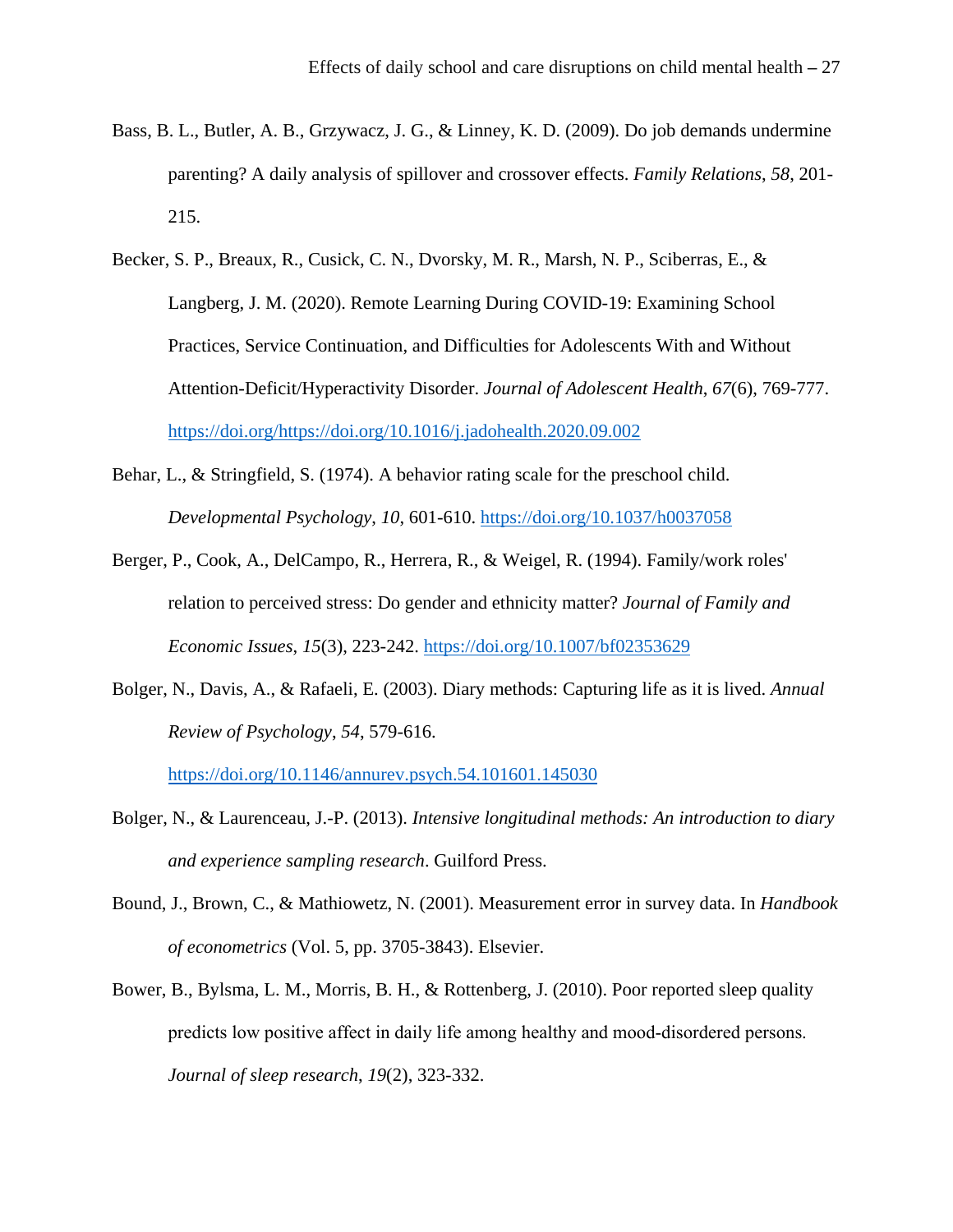- Bronfenbrenner, U. (1993). The ecology of cognitive development: Research models and fugitive findings. In R. Wonziak & K. Fischer (Eds.), *Development in context: Acting and thinking in specific environments* (pp. 3-46). Erlbaum.
- Bronfenbrenner, U. (1995). Developmental ecology through space and time: A future perspective. In P. Moen, J. Elder, Glen H., & K. Luscher (Eds.), *Examining lives in context: Perspectives on the ecology ofhuman development* (pp. 619-647). American Psychological Association.
- Bronfenbrenner, U., & Evans, G. W. (2000). Developmental Science in the 21st Century: Emerging Questions, Theoretical Models, Research Designs and Empirical Findings. *Social Development*, *9*(1), 115-125.<https://doi.org/10.1111/1467-9507.00114>
- Bronfenbrenner, U., & Morris, P. A. (1998). The ecology of developmental processes. In W. Damon & R. M. Lerner (Eds.), *Handbook of child psychology: Theoretical models of human development* (pp. 993-1028). John Wiley & Sons.

Bureau of Labor Statistics. (2020). Unemployment insurance weekly claims.

<https://www.dol.gov/ui/data.pdf>

Center for Systems Science and Engineering at Johns Hopkins University. (2020). *COVID-19 Dashboard*.

[https://gisanddata.maps.arcgis.com/apps/opsdashboard/index.html#/bda7594740fd40299](https://gisanddata.maps.arcgis.com/apps/opsdashboard/index.html#/bda7594740fd40299423467b48e9ecf6) [423467b48e9ecf6](https://gisanddata.maps.arcgis.com/apps/opsdashboard/index.html#/bda7594740fd40299423467b48e9ecf6)

Clawson, A. H., Nwankwo, C. N., Blair, A. L., Pepper-Davis, M., Ruppe, N. M., & Cole, A. B. (2021). COVID-19 Impacts on Families of Color and Families of Children With Asthma. *Journal of Pediatric Psychology*.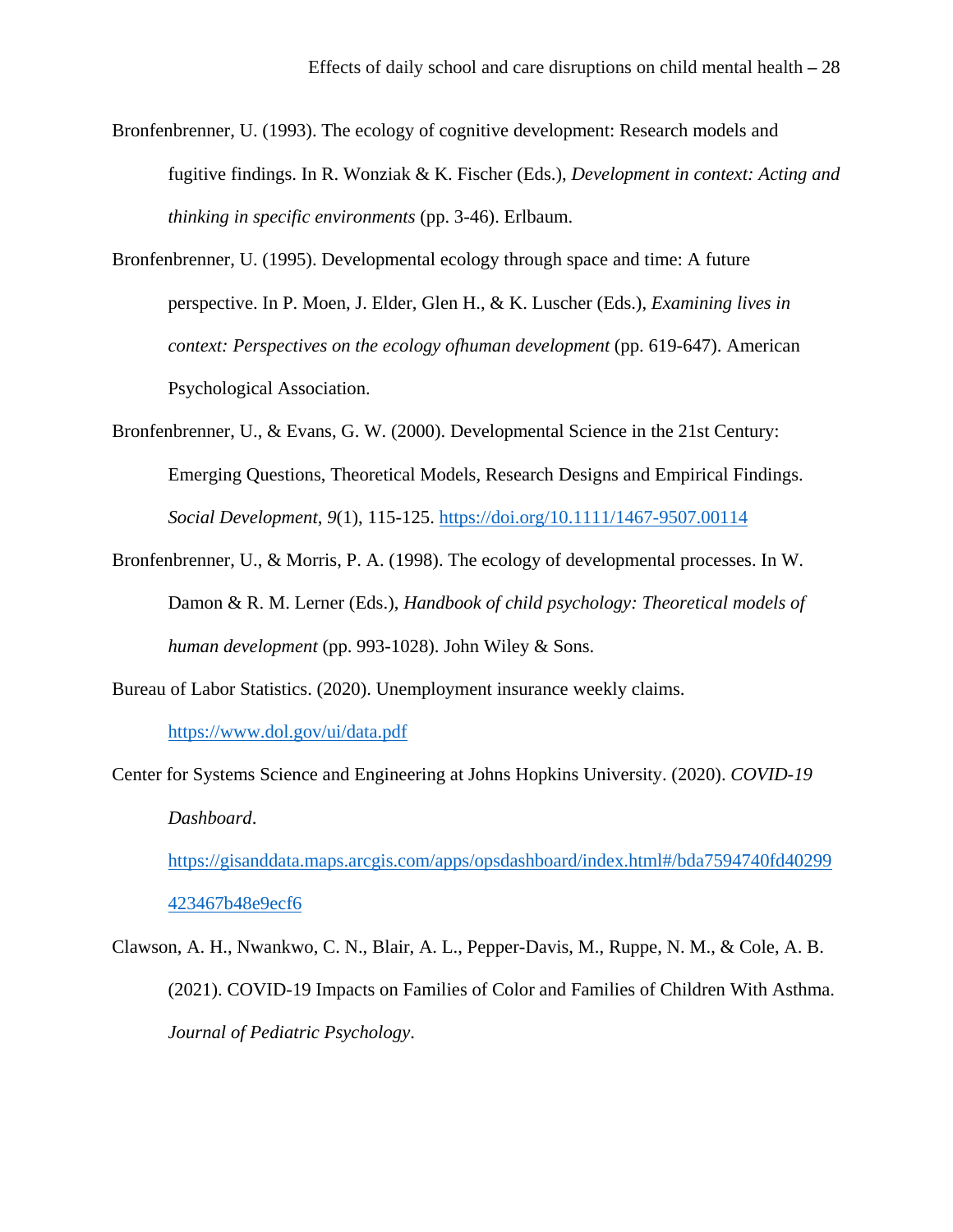- Darity, W. A., Jr. , & Nicholson, M. J. (2005). Racial wealth inequality and the black family. In V. McLoyd, N. E. Hill, & K. A. Dodge (Eds.), *African American family life: Ecological and cultural diversity* (pp. 78-85). The Guilford Press.
- Domina, T., Renzulli, L., Murray, B., Garza, A. N., & Perez, L. (2021). Remote or Removed: Predicting Successful Engagement with Online Learning during COVID-19. *Socius*, *7*, 2378023120988200.
- Ehrler, M., Werninger, I., Schnider, B., Eichelberger, D. A., Naef, N., Disselhoff, V., Kretschmar, O., Hagmann, C. F., Latal, B., & Wehrle, F. M. (2021). Impact of the COVID‐19 pandemic on children with and without risk for neurodevelopmental impairments. *Acta Paediatrica*, *110*(4), 1281-1288.
- Enriquez, D., & Goldstein, A. (2020). COVID-19's Socioeconomic Impact on Low-Income Benefit Recipients: Early Evidence from Tracking Surveys. *Socius*, *6*, 2378023120970794.
- Fomby, P., & Mollborn, S. (2017). Ecological Instability and Children's Classroom Behavior in Kindergarten. *Demography*, *54*(5), 1627-1651. [https://doi.org/10.1007/s13524-017-0602-](https://doi.org/10.1007/s13524-017-0602-2) [2](https://doi.org/10.1007/s13524-017-0602-2)
- Furlong, W. J., Feeny, D. H., Torrance, G. W., & Barr, R. D. (2001). The Health Utilities Index (HUI®) system for assessing health-related quality of life in clinical studies. *Annals of medicine*, *33*(5), 375-384.
- Gadermann, A. C., Thomson, K. C., Richardson, C. G., Gagné, M., McAuliffe, C., Hirani, S., & Jenkins, E. (2021). Examining the impacts of the COVID-19 pandemic on family mental health in Canada: findings from a national cross-sectional study. *BMJ open*, *11*(1), e042871.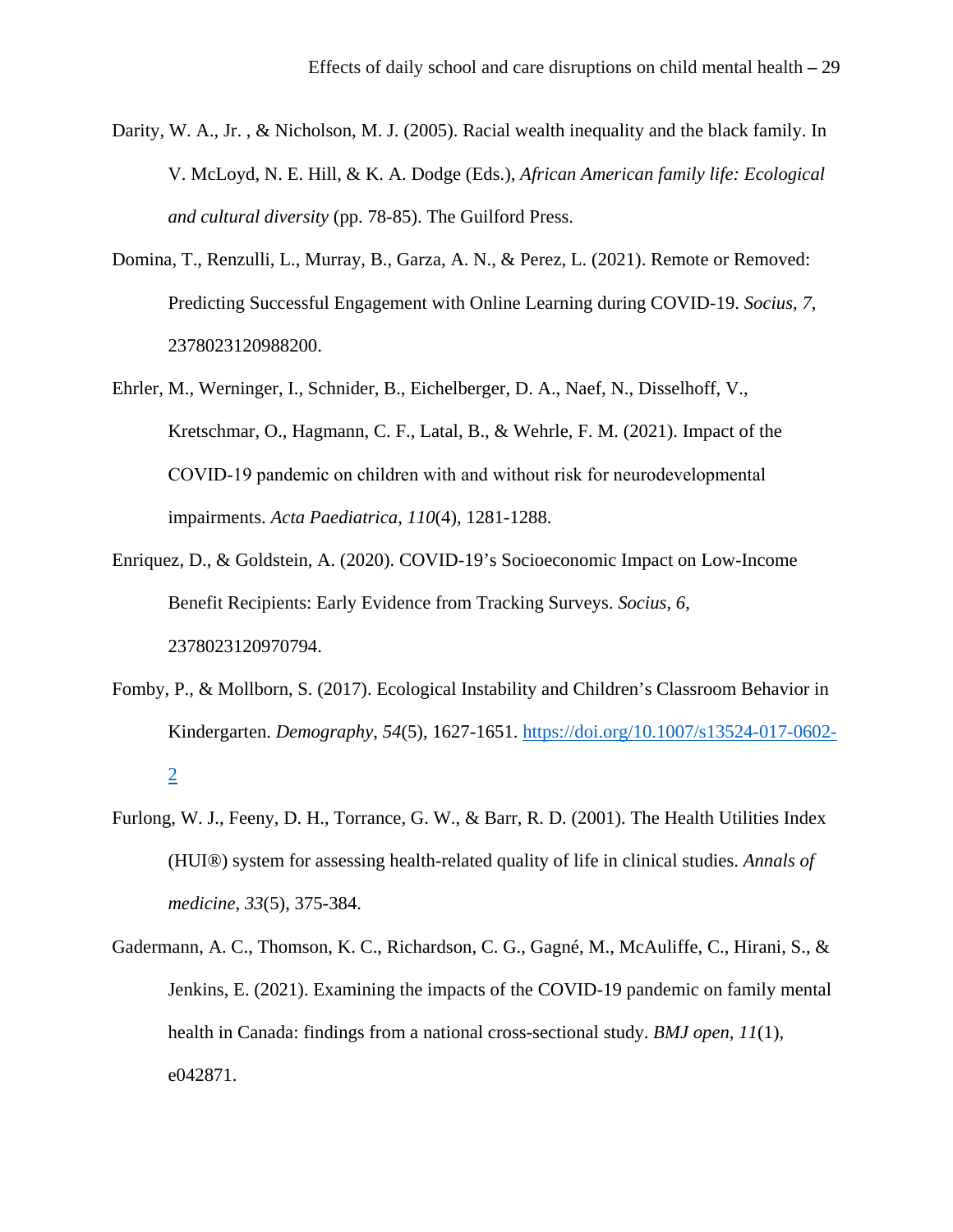Garbe, A., Ogurlu, U., Logan, N., & Cook, P. (2020). COVID-19 and remote learning: Experiences of parents with children during the pandemic. *American Journal of Qualitative Research*, *4*(3), 45-65.

- Gassman-Pines, A. (2011). Low-income mothers' nighttime and weekend work: Daily associations with child behavior, mother-child interactions and mood. *Family Relations*, *60*, 15-29.<https://doi.org/10.1111/j.1741-3729.2010.00630.x>
- Gassman-Pines, A. (2015). Effects of Mexican immigrant parents' daily workplace discrimination on child behavior and family functioning. *Child Development*, *18*, 1175- 1190.
- Gassman-Pines, A., Ananat, E. O., & Fitz-Henley, J. (2020). COVID-19 and parent-child psychological well-being. *Pediatrics*, *146*(4).<https://doi.org/10.1542/peds.2020-007294>
- Gassman-Pines, A., & Gennetian, L. (2020). COVID-19 Job and Income Loss Jeopardize Child Well-Being: Income Support Policies Can Help. *SRCD Child Evidence Brief*, *9*.
- Gassman‐Pines, A., & Schenck‐Fontaine, A. (2019). Daily Food Insufficiency and Worry among Economically Disadvantaged Families with Young Children. *Journal of Marriage and Family*.
- George, M. J., Rivenbark, J. G., Russell, M. A., Ng'eno, L., Hoyle, R. H., & Odgers, C. L. (2019). Evaluating the Use of Commercially Available Wearable Wristbands to Capture Adolescents' Daily Sleep Duration. *Journal of Research on Adolescence*, *29*(3), 613-626.
- Grose, J. (2021, February 4). America's Mothers Are in Crisis. Is anyone listening to them? *The New York Times*. [https://www.nytimes.com/interactive/2021/02/04/parenting/working](https://www.nytimes.com/interactive/2021/02/04/parenting/working-moms-coronavirus.html)[moms-coronavirus.html](https://www.nytimes.com/interactive/2021/02/04/parenting/working-moms-coronavirus.html)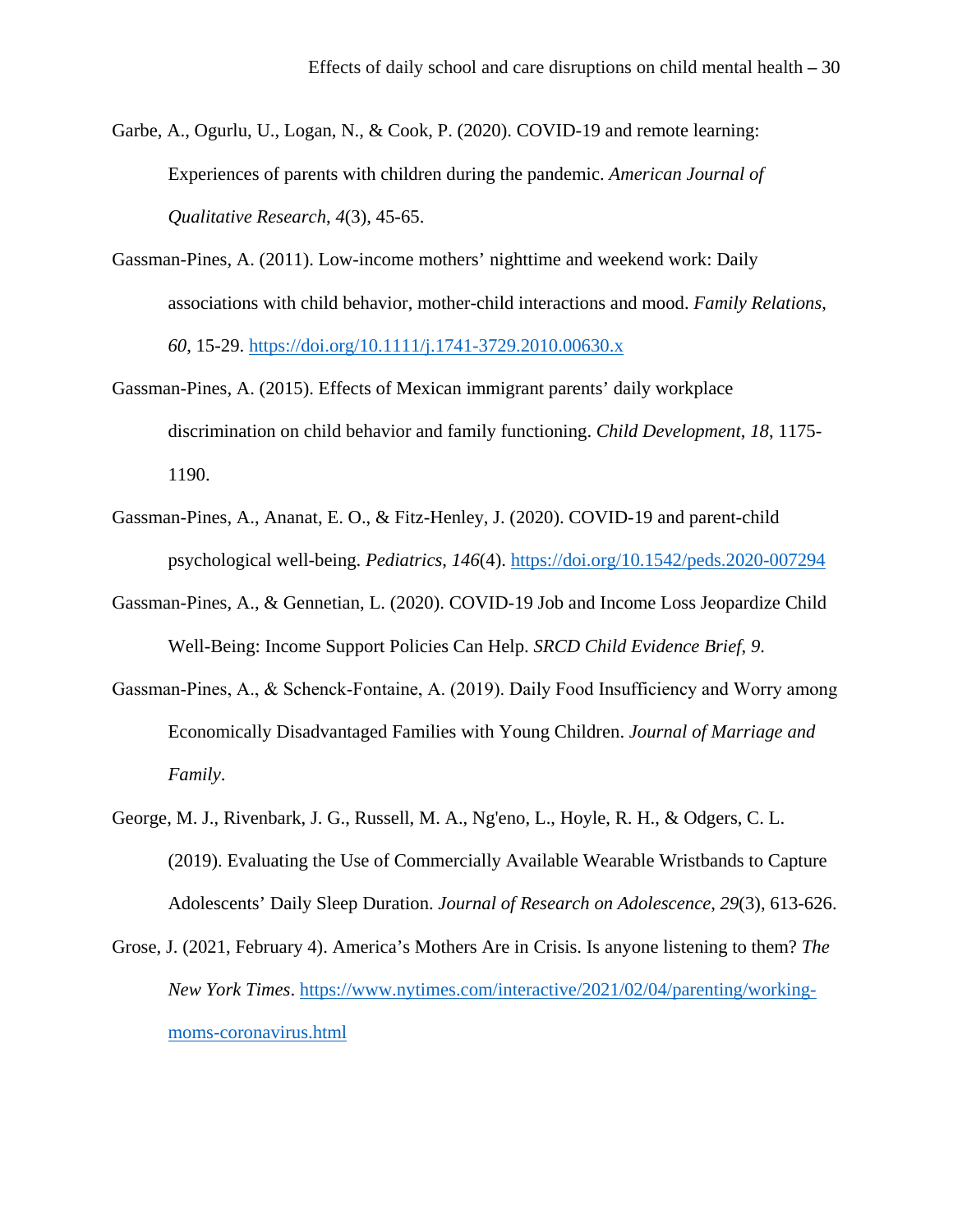- Grzywacz, J. G., & Marks, N. F. (2000). Reconceptualizing the work-family interface: an ecological perspective on the correlates of positive and negative spillover between work and family. *Journal of Occupational Health Psychology*, *5*, 111-126. <https://doi.org/10.1037/1076-8998.5.1.111>
- Haynes, N., Cooper, L. A., & Albert, M. A. (2020). At the Heart of the Matter: Unmasking and Addressing COVID-19's Toll on Diverse Populations. *Circulation*, *142*.
- Horsman, J., Furlong, W., Feeny, D., & Torrance, G. (2003). The Health Utilities Index (HUI®): concepts, measurement properties and applications. *Health and quality of life outcomes*, *1*(1), 54.<https://doi.org/10.1186/1477-7525-1-54>
- Hsu, A. (2020). *'This Is Too Much': Working Moms Are Reaching The Breaking Point During The Pandemic*. NPR. [https://www.npr.org/2020/09/29/918127776/this-is-too-much](https://www.npr.org/2020/09/29/918127776/this-is-too-much-working-moms-are-reaching-the-breaking-point-during-the-pandemi)[working-moms-are-reaching-the-breaking-point-during-the-pandemi](https://www.npr.org/2020/09/29/918127776/this-is-too-much-working-moms-are-reaching-the-breaking-point-during-the-pandemi)
- Ilies, R., Schwind, K. M., Wagner, D. T., Johnson, M. D., DeRue, D. S., & Ilgen, D. R. (2007). When can employees have a family life? The effects of daily workload and affect on work-family conflict and social behaviors at home. *Journal of Applied Psychology*, *92*(5), 1368-1379.<https://doi.org/10.1037/0021-9010.92.5.1368>

Jessen-Howard, S., & Workman, S. (2020). *Coronavirus Pandemic Could Lead to Permanent Loss of Nearly 4.5 Million Child Care Slots*.

[https://www.americanprogress.org/issues/early-](https://www.americanprogress.org/issues/early-childhood/news/2020/04/24/483817/coronavirus-pandemic-lead-permanent-loss-nearly-4-5-million-child-care-slots/)

[childhood/news/2020/04/24/483817/coronavirus-pandemic-lead-permanent-loss-nearly-](https://www.americanprogress.org/issues/early-childhood/news/2020/04/24/483817/coronavirus-pandemic-lead-permanent-loss-nearly-4-5-million-child-care-slots/)[4-5-million-child-care-slots/](https://www.americanprogress.org/issues/early-childhood/news/2020/04/24/483817/coronavirus-pandemic-lead-permanent-loss-nearly-4-5-million-child-care-slots/)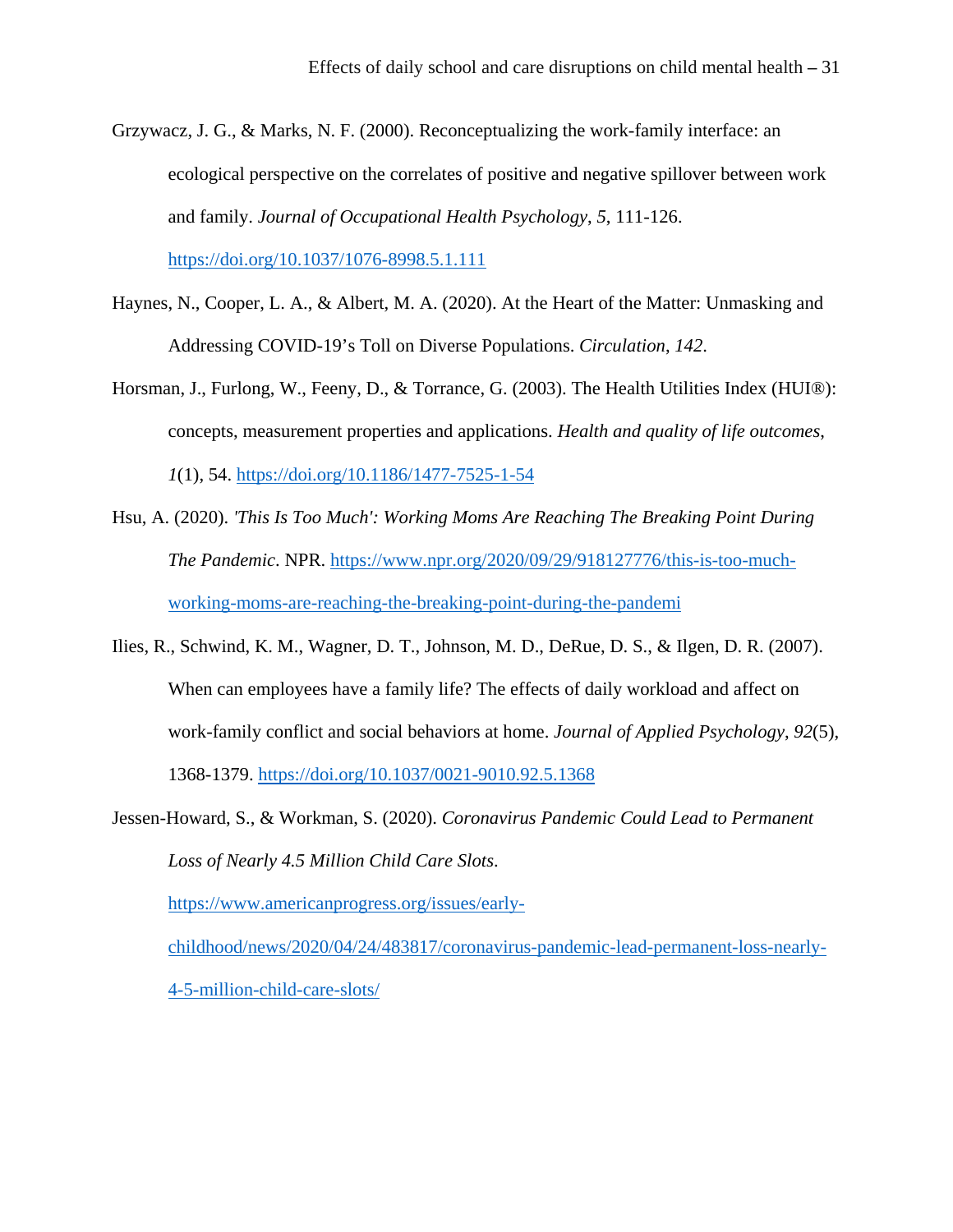- Koehler-Dauner, F., Clemens, V., Lange, S., Ziegenhain, U., & Fegert, J. M. (2020). Mothers Daily Perceived Stress Influences their Children's Mental Health During SARS-CoV-2 pandemic.
- Kurmann, A., Lale, E., & Ta, L. (2020). The impact of covid-19 on us employment and hours: Real-time estimates with homebase data. *May). [http://www.](http://www/) andrekurmann. com/hb\_covid*.
- Lee, S. J., Ward, K. P., Chang, O. D., & Downing, K. M. (2021). Parenting activities and the transition to home-based education during the COVID-19 pandemic. *Children and Youth Services Review*, *122*, 105585.
- Loney, J., & Milich, R. (1982). Hyperactivity, inattention, and aggression in clinical practice. In M. Wolraich & D. K. Rough (Eds.), *Advances in development and behavioral pediatrics* (Vol. 3, pp. 113-147). JAI Press.
- Mackey, K., Ayers, C. K., Kondo, K. K., Saha, S., Advani, S. M., Young, S., Spencer, H., Rusek, M., Anderson, J., & Veazie, S. (2021). Racial and ethnic disparities in COVID-19–related infections, hospitalizations, and deaths: A systematic review. *Annals of internal medicine*, *174*(3), 362-373.
- Marchetti, D., Fontanesi, L., Di Giandomenico, S., Mazza, C., Roma, P., & Verrocchio, M. C. (2020). The Effect of Parent Psychological Distress on Child Hyperactivity/Inattention During the COVID-19 Lockdown: Testing the Mediation of Parent Verbal Hostility and Child Emotional Symptoms. *Frontiers in Psychology*, *11*, 3417.
- Mathiowetz, N., Brown, C., & Bound, J. (2002). Measurement error in surveys of the lowincome population. *Studies of welfare populations: Data collection and research issues*, 157-194.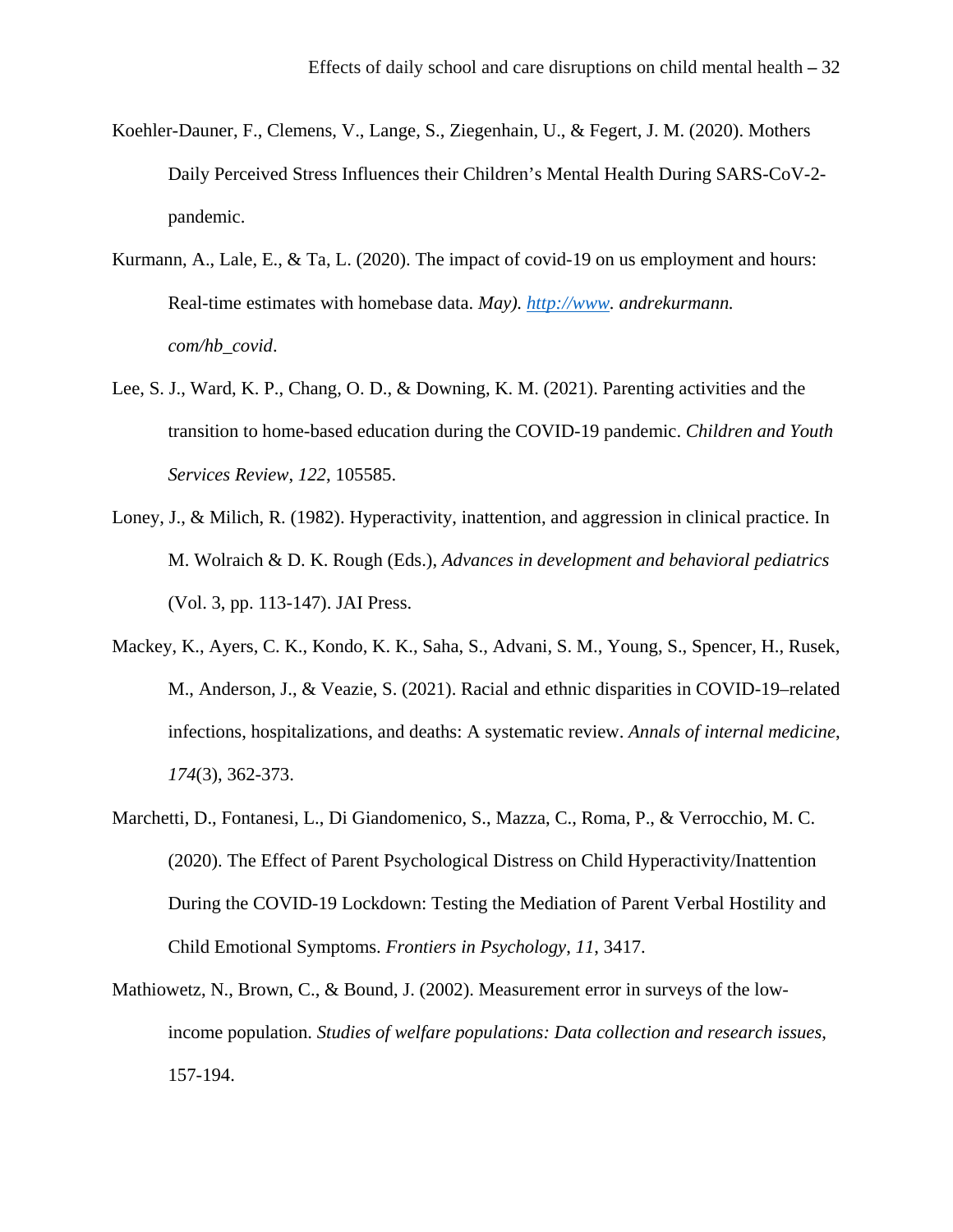- Muhib, F. B., Lin, L. S., Stueve, A., Miller, R. L., Ford, W. L., Johnson, W. D., Smith, P. J., & Community Intervention Trial for Youth Study Team. (2001). A venue-based method for sampling hard-to-reach populations. *Public health reports*, *116*(1 suppl), 216-222.
- National Academy for State Health Policy. (2020). *Chart: Each State's COVID-19 Reopening and Reclosing Plans and Mask Requirements*. [https://www.nashp.org/governors](https://www.nashp.org/governors-prioritize-health-for-all/)[prioritize-health-for-all/](https://www.nashp.org/governors-prioritize-health-for-all/)
- Neighmond, P. (2020). *'Change Can Happen': Black Families On Racism, Hope And Parenting*. [https://www.npr.org/sections/health-shots/2020/07/19/891517857/change-can-happen](https://www.npr.org/sections/health-shots/2020/07/19/891517857/change-can-happen-black-families-on-racism-hope-and-parenting)[black-families-on-racism-hope-and-parenting](https://www.npr.org/sections/health-shots/2020/07/19/891517857/change-can-happen-black-families-on-racism-hope-and-parenting)
- Odgers, C. L., & Jaffee, S. R. (2013). Routine versus catastrophic influences on the developing child. *Annual Review of Public Health*, *34*, 29-48.
- Patrick, S. W., Henkhaus, L. E., Zickafoose, J. S., Lovell, K., Halvorson, A., Loch, S., Letterie, M., & Davis, M. M. (2020). Well-being of parents and children during the COVID-19 pandemic: a national survey. *Pediatrics*, *146*(4). [https://doi.org/10.1542/peds.2020-](https://doi.org/10.1542/peds.2020-016824) [016824](https://doi.org/10.1542/peds.2020-016824)
- Pfefferbaum, B., & North, C. S. (2020). Mental health and the Covid-19 pandemic. *New England Journal of Medicine*, *383*(6), 510-512.
- Pleck, J. H. (1995). Work roles, family roles and well-being: Current conceptual perspectives. In G. L. Brown & J. F. Pittman (Eds.), *The work and family interface: Toward a contextual effects perspective* (pp. 17-22). National Council on Family Relations.
- Roy, A., Breaux, R., Sciberras, E., Patel, P., Ferrara, E., Shroff, D., Cash, A., Dvorsky, M., Langberg, J., & Quach, J. (2021). Key Strategies, Challenges, and Benefits of Remote Learning Expressed by Parents During the COVID-19 Pandemic.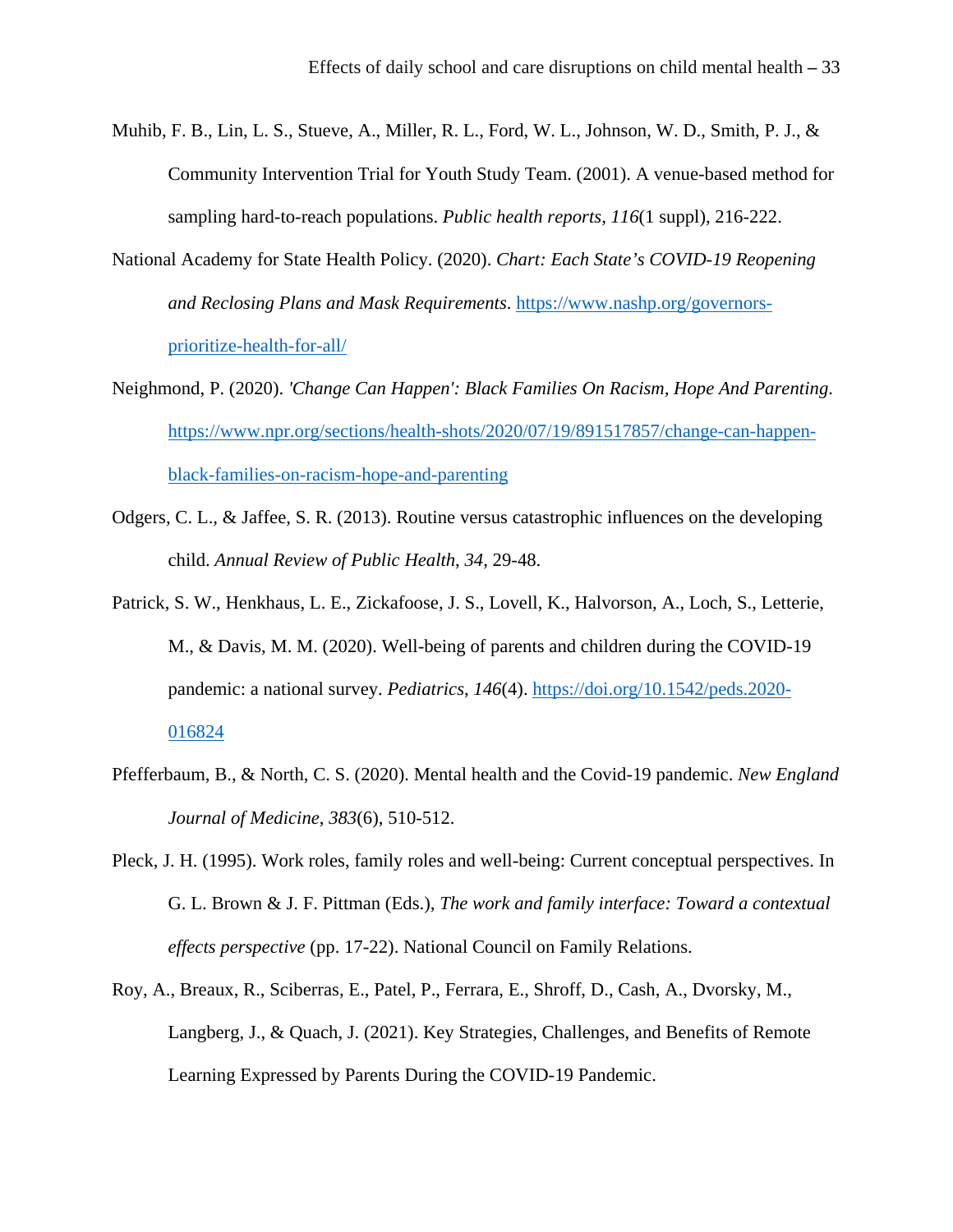- Schwartz, A., Wasser, M., Gillard, M., & Paarlberg, M. (2015). *Unpredictable, unsustainable: The impact of employers' scheduling practices in D.C.*
- Semaan, S. (2010). Time-space sampling and respondent-driven sampling with hard-to-reach populations. *Methodological Innovations Online*, *5*(2), 60-75.
- Sharfstein, J. M., & Morphew, C. C. (2020). The urgency and challenge of opening K-12 schools in the fall of 2020. *Jama*, *324*(2), 133-134.
- Simon, A., Huebner, J., Berner, R., Munro, A. P., Exner, M., Huppertz, H.-I., & Walger, P. (2020). Measures to maintain regular operations and prevent outbreaks of SARS-CoV-2 in childcare facilities or schools under pandemic conditions and co-circulation of other respiratory pathogens. *GMS hygiene and infection control*, *15*.
- Steimle, S., Gassman-Pines, A., Johnson, A. D., Hines, C., & Ryan, R. M. (2021). Understanding patterns of food insecurity and family wellbeing amid the COVID-19 pandemic using daily surveys.
- The Hunt Institute. (2021). *State Child Care Actions*. [https://hunt-institute.org/covid-19](https://hunt-institute.org/covid-19-resources/state-child-care-actions-covid-19/) [resources/state-child-care-actions-covid-19/](https://hunt-institute.org/covid-19-resources/state-child-care-actions-covid-19/)
- Transportation Research Board and National Research Council. (1999). *Governance and Opportunity in Metropolitan America*. National Academies Press. [https://doi.org/https://doi.org/10.17226/6038](https://doi.org/https:/doi.org/10.17226/6038)
- Tudge, J. R., Mokrova, I., Hatfield, B. E., & Karnik, R. B. (2009). Uses and misuses of Bronfenbrenner's bioecological theory of human development. *Journal of Family Theory & Review*, *1*(4), 198-210.
- USC Center for Economic and Social Research. (2021). *Understanding Coronavirus in America*. <https://covid19pulse.usc.edu/>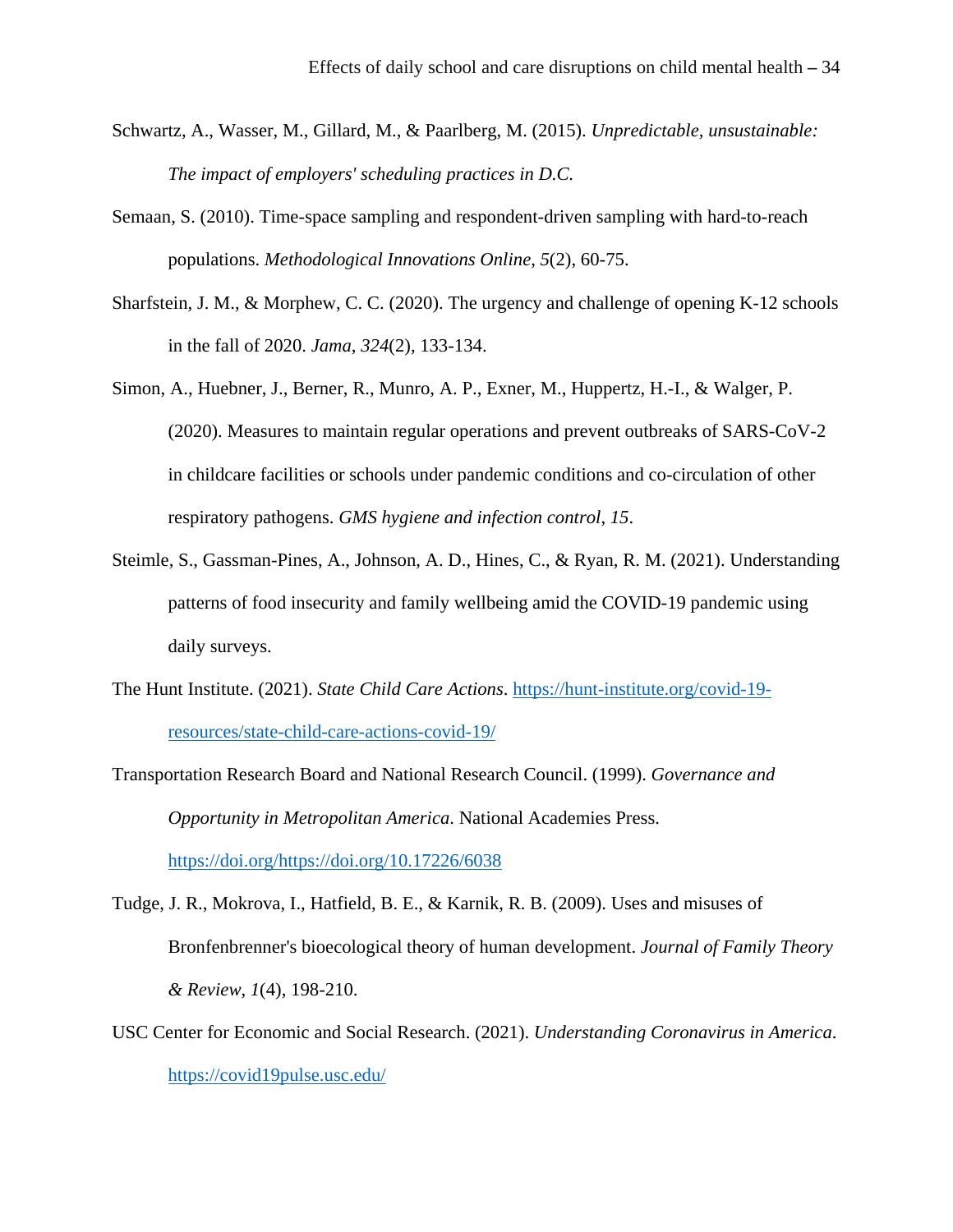Verlenden, J. V. (2021). Association of Children's Mode of School Instruction with Child and Parent Experiences and Well-Being During the COVID-19 Pandemic—COVID Experiences Survey, United States, October 8–November 13, 2020. *MMWR. Morbidity and Mortality Weekly Report*, *70*.

- Weisner, T. S. (2002). Ecocultural understanding of children's developmental pathways. *Human development*, *45*(4), 275-281.
- Williams, D. R., & Collins, C. (2016). Racial residential segregation: a fundamental cause of racial disparities in health. *Public health reports*.
- Williams, K. J., & Alliger, G. M. (1994). Role stressors, mood spillover, and perceptions of work-family conflict in employed parents. *Academy of Management Journal*, *37*, 837- 868.
- Winter, J. (2004). Response bias in survey-based measures of household consumption. *Economics Bulletin*, *3*(9), 1-12.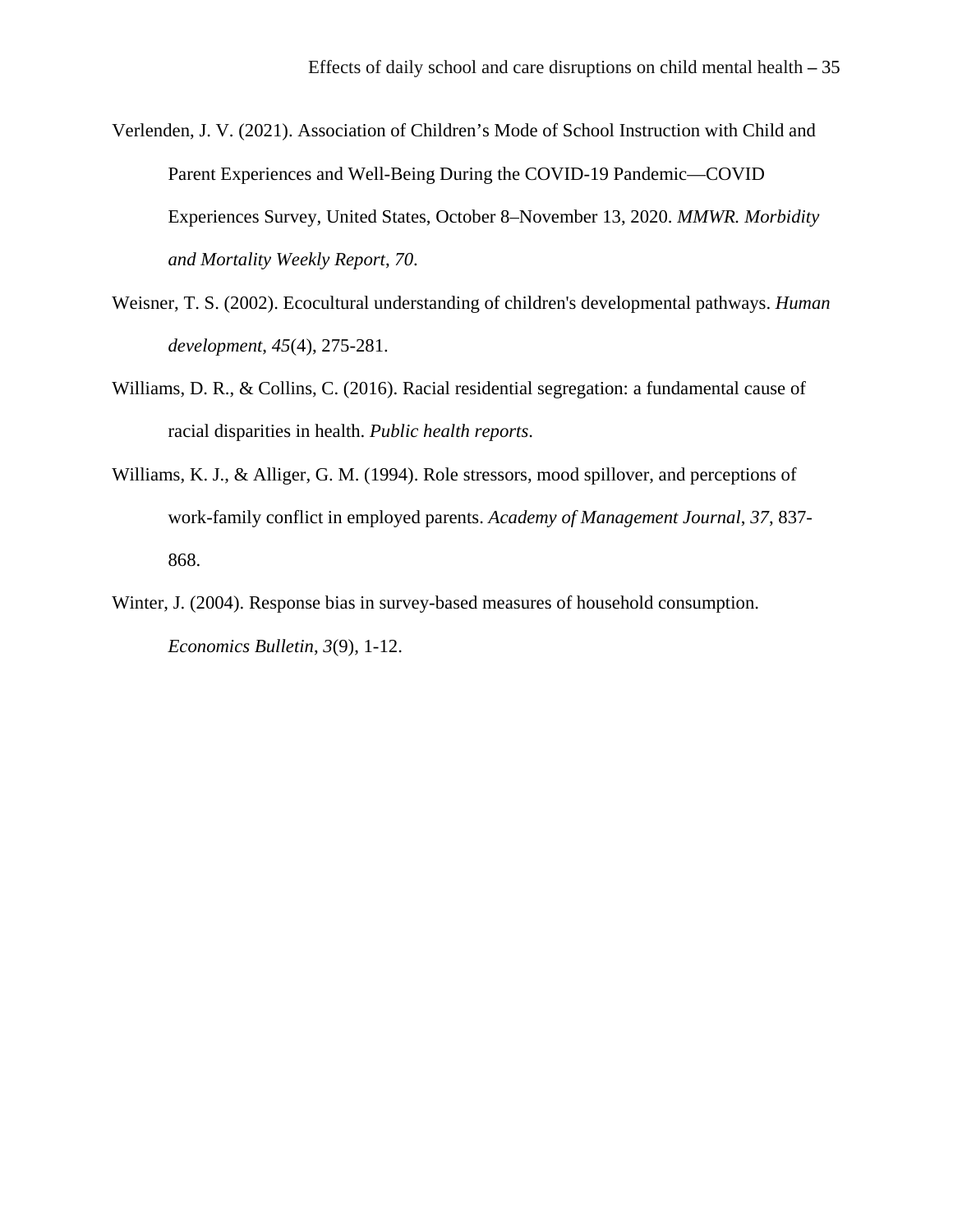Table 1. Sample characteristics and descriptive statistics

|                                                        | Mean    | St. Dev. |
|--------------------------------------------------------|---------|----------|
| Demographics at study enrollment (Fall 2019)           |         |          |
| Parent age (years)                                     | 30.8    | 6.9      |
| Parent female                                          | 84.0%   |          |
| Race/ethnicity                                         |         |          |
| Hispanic (of any race)                                 | 22.0%   |          |
| African-American (non-Hispanic)                        | 50.5%   |          |
| White (non-Hispanic)                                   | 17.9%   |          |
| Asian (non-Hispanic)                                   | 2.9%    |          |
| Multi-racial (non-Hispanic)                            | 2.3%    |          |
| Education:                                             |         |          |
| < high school education                                | 8.7%    |          |
| Exactly a high school education                        | 62.0%   |          |
| > high school education                                | 29.3%   |          |
| Monthly household income                               | \$2,187 | \$1,648  |
| Child characteristics                                  |         |          |
| Age (years)                                            | 5.0     | 2.6      |
| Female                                                 | 50%     |          |
| Daily family measures during current study (Fall 2020) |         |          |
| Daily child behavior measures                          |         |          |
| Uncooperative                                          | 14.1%   |          |
| Sad/worried                                            | 6.7%    |          |
| Daily parent measures                                  |         |          |
| Fretful, angry, irritable, anxious, depressed          | 41.6%   |          |
| Difficulty sleeping (1-10 scale)                       | 4.1     | 2.4      |
| Daily parenting behaviors                              |         |          |
| Lost temper with child                                 | 7.0%    |          |
| Punished child                                         | 5.8%    |          |

| $N$ (persons) =     | 679    |
|---------------------|--------|
| $N$ (person-days) = | 17,077 |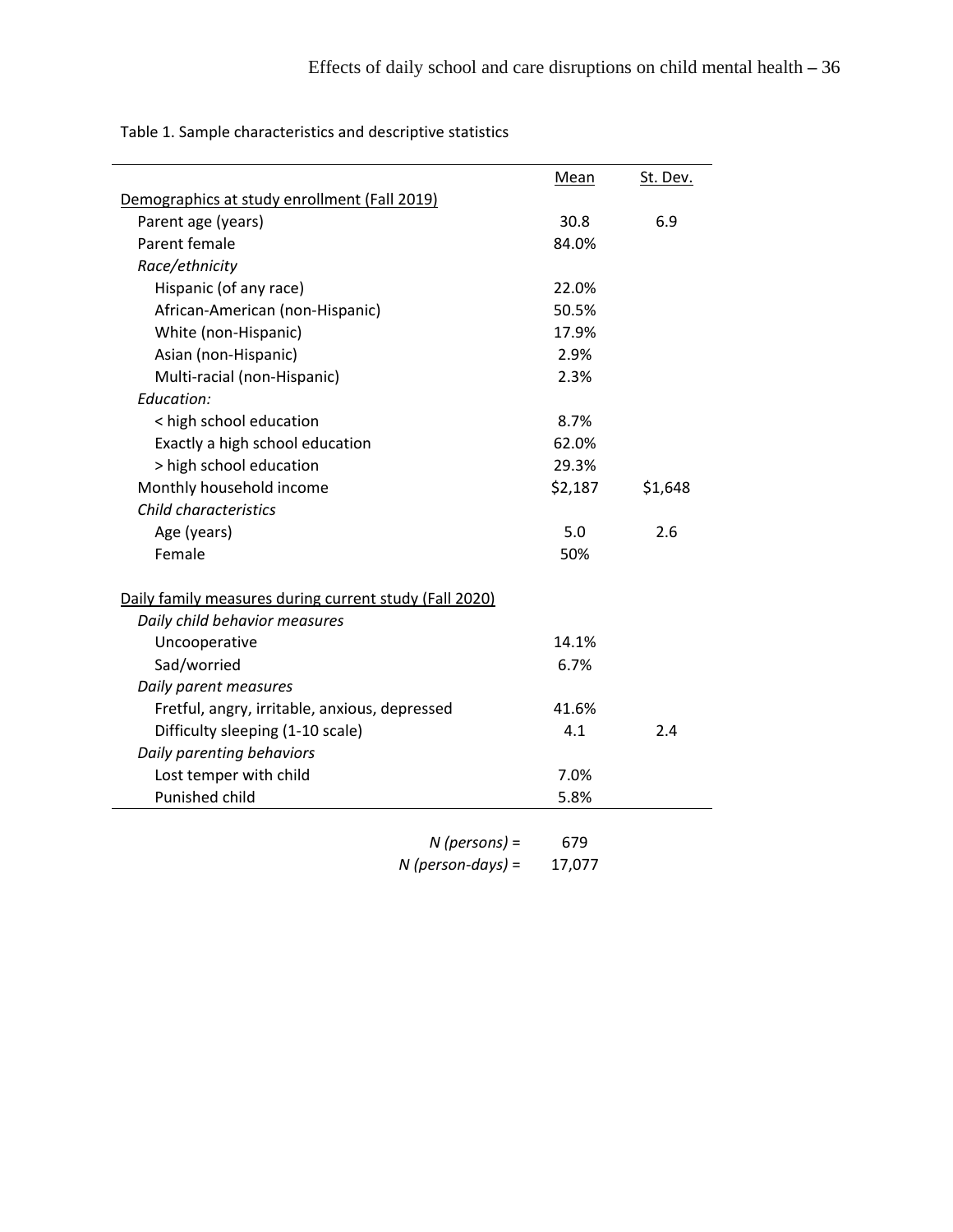|                             | Remote Only | In Person Only | <b>Both</b> | Neither |
|-----------------------------|-------------|----------------|-------------|---------|
| All families                |             |                |             |         |
| share                       | 43.6%       | 13.0%          | 32.7%       | 10.7%   |
| standard error              | (1.9%)      | (1.3%)         | (1.8%)      | (1.2%)  |
| N                           | 285         | 85             | 214         | 70      |
| <b>Hispanic families</b>    |             |                |             |         |
| share                       | 41.3%       | 14.5%          | 30.4%       | 13.8%   |
| standard error              | (4.2%)      | $(3.0\%)$      | (3.9%)      | (2.9%)  |
| N                           | 57          | 20             | 42          | 19      |
| Non-Hispanic Black families |             |                |             |         |
| share                       | 42.9%       | 11.7%          | 34.8%       | 10.5%   |
| standard error              | (2.7%)      | (1.8%)         | (2.6%)      | (1.7%)  |
| N                           | 143         | 39             | 116         | 35      |
| Non-Hispanic White families |             |                |             |         |
| share                       | 43.0%       | 19.0%          | 30.6%       | 7.4%    |
| standard error              | (4.5%)      | (3.6%)         | (4.2%)      | (2.4%)  |
| N                           | 52          | 23             | 37          | 9       |

Table 2. Distribution of school/care modalities, overall and by race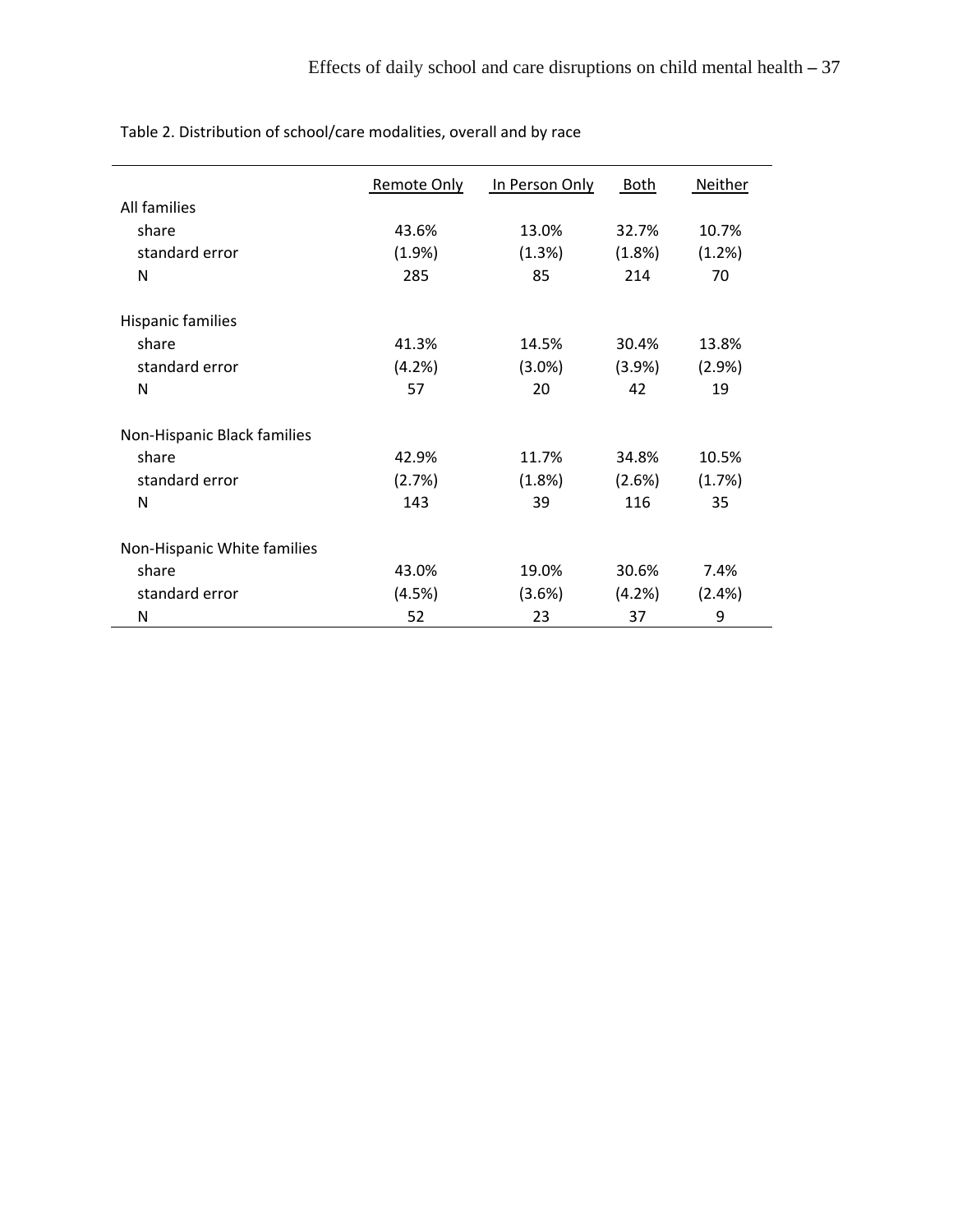|                                                               |           | Race/Ethnicity |                  |                         |
|---------------------------------------------------------------|-----------|----------------|------------------|-------------------------|
|                                                               | All       |                | Non-<br>Hispanic | Non-<br><b>Hispanic</b> |
|                                                               | families  | Hispanic       | <b>Black</b>     | White                   |
| <b>Across all modalities</b>                                  |           |                |                  |                         |
| Days with:                                                    |           |                |                  |                         |
| School/care disruption                                        | 24.4%     | 30.8%          | 21.5%            | 22.2%                   |
|                                                               | (.3%)     | (.8%)          | (.5%)            | (.7%)                   |
| Difficulty supporting learning                                | 24.9%     | 28.1%          | 22.1%            | 24.7%                   |
|                                                               | (.3%)     | (.7%)          | (.5%)            | (.8%)                   |
| Parents reporting at least 1 instance during<br>the month of: |           |                |                  |                         |
| School/care disruption                                        | 77.3%     | 81.4%          | 72.3%            | 78.8%                   |
|                                                               | (1.6%)    | (3.2%)         | (2.5%)           | (3.8%)                  |
| Difficulty supporting learning                                | 73.9%     | 81.4%          | 69.3%            | 72.0%                   |
|                                                               | (1.7%)    | (3.2%)         | (2.5%)           | $(4.1\%)$               |
| <b>Remote only</b>                                            |           |                |                  |                         |
| Days with:                                                    |           |                |                  |                         |
| School/care disruption                                        | 23.9%     | 29.9%          | 19.4%            | 25.0%                   |
|                                                               | (.5%)     | (1.2%)         | (.7%)            | (1.1%)                  |
| Difficulty supporting learning                                | 25.3%     | 30.4%          | 20.2%            | 26.1%                   |
|                                                               | (.5%)     | (1.2%)         | (.7%)            | (1.2%)                  |
| Parents reporting at least 1 instance during<br>the month of: |           |                |                  |                         |
| School/care disruption                                        | 78.3%     | 86.0%          | 71.2%            | 80.4%                   |
|                                                               | (2.4%)    | (4.6%)         | (3.9%)           | (5.6%)                  |
| Difficulty supporting learning                                | 75.1%     | 84.2%          | 69.8%            | 70.6%                   |
|                                                               | (2.6%)    | (4.9%)         | (3.9%)           | (6.4%)                  |
| In-person only                                                |           |                |                  |                         |
| Days with:                                                    |           |                |                  |                         |
| School/care disruption                                        | 17.6%     | 21.4%          | 12.7%            | 20.3%                   |
|                                                               | (.8%)     | (1.7%)         | (1.1%)           | (1.7%)                  |
| Difficulty supporting learning                                | 19.0%     | 17.3%          | 19.9%            | 20.3%                   |
|                                                               | (.8%)     | (1.6%)         | (1.3%)           | (1.7%)                  |
| Parents reporting at least 1 instance during<br>the month of: |           |                |                  |                         |
| School/care disruption                                        | 69.4%     | 60.0%          | 69.4%            | 81.0%                   |
|                                                               | $(5.0\%)$ | (11.2%)        | (7.8%)           | (8.8%)                  |
| Difficulty supporting learning                                | 64.7%     | 75.0%          | 66.7%            | 57.1%                   |
|                                                               | (5.2%)    | $(9.9\%)$      | (8.0%)           | (11.1%)                 |
| N (person-days)                                               | 17077     | 3644           | 7981             | 3262                    |

Table 3. Incidence and frequency of school/care disruptions by modality and race/ethnicity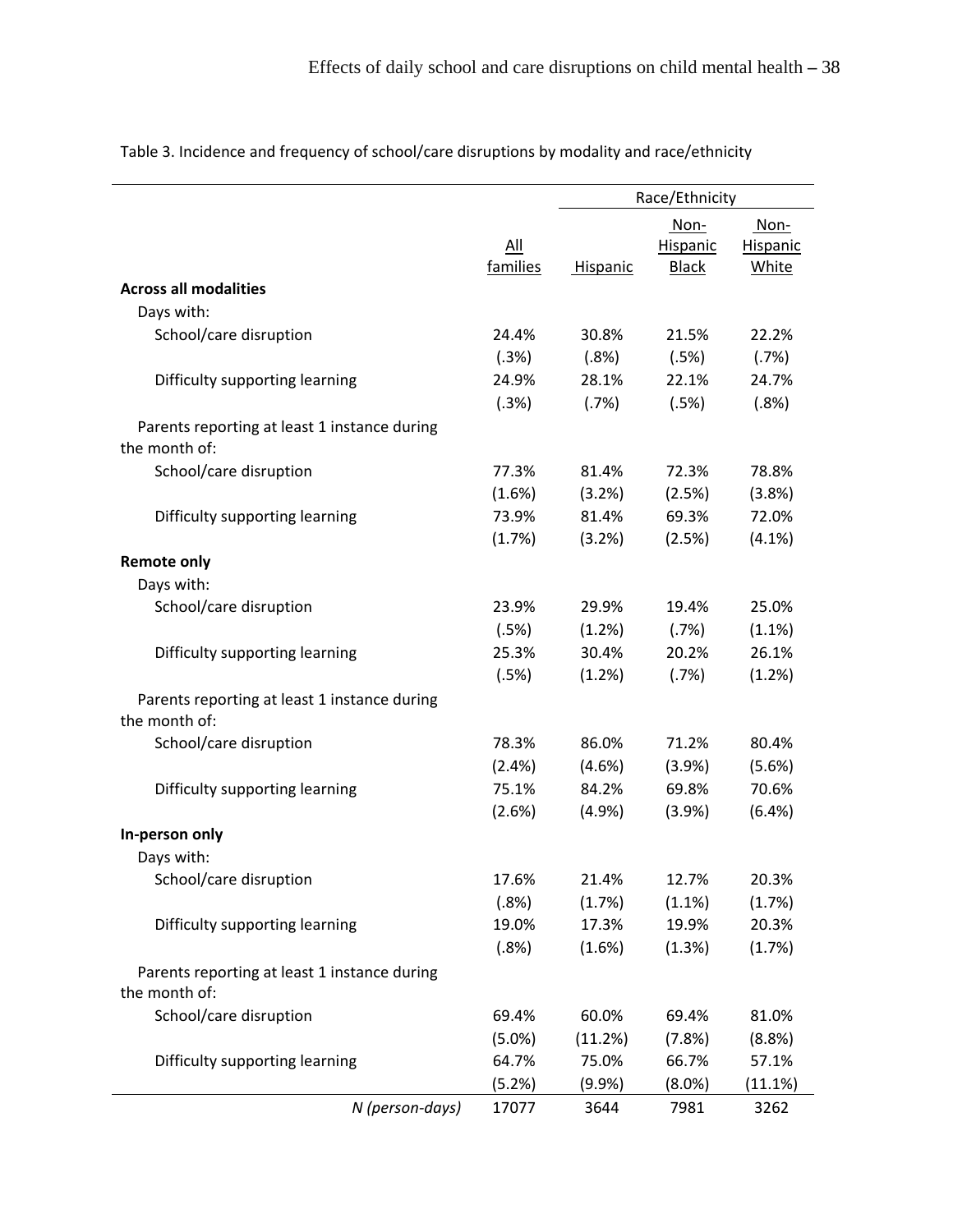*N (persons)* 679 145 332 118

*Note.* Standard errors in parentheses.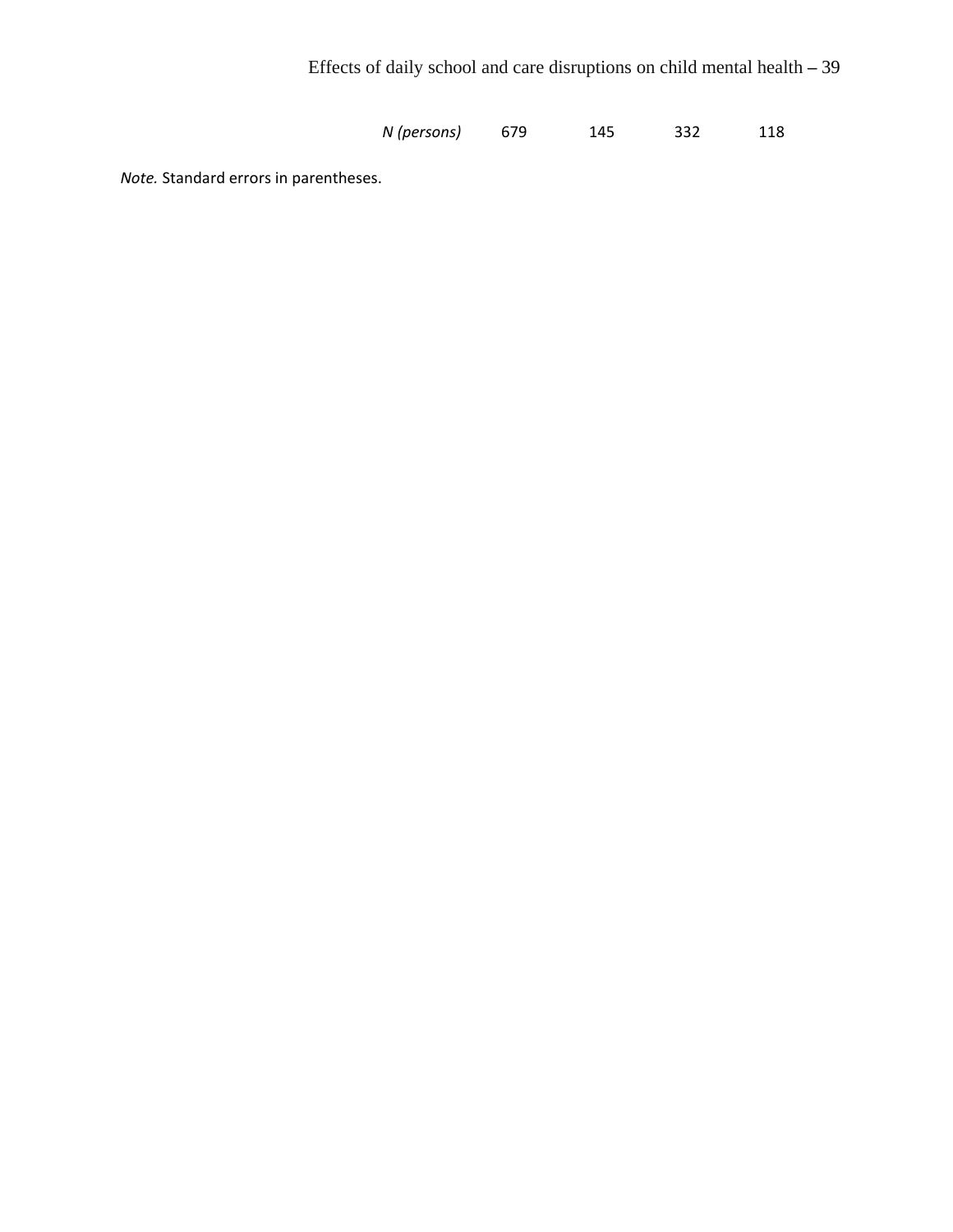Table 4. Effect of school/care disruption today on daily outcomes, by modality and race/ethnicity

| $1000/$ compose                                            |           |           | By Race/Ethnicity |           |  |
|------------------------------------------------------------|-----------|-----------|-------------------|-----------|--|
|                                                            |           |           | Non-              | Non-      |  |
|                                                            | All       |           | Hispanic          | Hispanic  |  |
|                                                            | families  | Hispanic  | <b>Black</b>      | White     |  |
| <b>All modalities</b>                                      |           |           |                   |           |  |
| Child behavior:                                            |           |           |                   |           |  |
| Child was uncooperative some or a lot today                | $.091***$ | $.092***$ | $.068***$         | $.119***$ |  |
|                                                            | '(0.01)   | '(0.023)  | '(0.014)          | '(0.023)  |  |
| Child appeared to be sad or worried some or a lot today    | $.06***$  | $.041**$  | $.055***$         | $.076***$ |  |
|                                                            | '(.007)   | '(0.015)  | '(0.011)          | '(0.018)  |  |
| Parent wellbeing:                                          |           |           |                   |           |  |
| Felt fretful angry irritable anxious or depressed today    | $.127***$ | $.122***$ | $.112***$         | $.167***$ |  |
|                                                            | '(0.013)  | '(0.029)  | '(.02)            | '(0.034)  |  |
| Sleep Difficulty the night following this day - normalized | $.056*$   | 0.06      | .067              | .026      |  |
|                                                            | '(0.027)  | '(0.061)  | '(0.043)          | '(.062)   |  |
| Parenting behaviors:                                       |           |           |                   |           |  |
| Lost temper today                                          | $.056***$ | $.049*$   | $.044***$         | $.086***$ |  |
|                                                            | '(0.008)  | '(0.19)   | '(0.011)          | '(0.018)  |  |
| Punished child today                                       | $.045***$ | $.037**$  | $.033**$          | $.082***$ |  |
|                                                            | '(.007)   | '(0.014)  | '(0.01)           | '(0.023)  |  |
| <b>Remote only</b>                                         |           |           |                   |           |  |
| Child behavior:                                            |           |           |                   |           |  |
| Child was uncooperative some or a lot today                | $.07***$  | $.062+$   | $.045**$          | $.119**$  |  |
|                                                            | '(0.014)  | '(0.037)  | '(0.017)          | '(0.039)  |  |
| Child appeared to be sad or worried some or a lot today    | $.051***$ | 0.023     | $.049***$         | $.038*$   |  |
|                                                            | '(009)    | '(0.015)  | '(0.013)          | '(0.19)   |  |
| Parent wellbeing:                                          |           |           |                   |           |  |
| Felt fretful angry irritable anxious or depressed today    | $.129***$ | $.146**$  | $.153***$         | $.1*$     |  |
|                                                            | '(0.19)   | '(0.049)  | '(0.03)           | '(0.043)  |  |
| Sleep Difficulty the night following this day - normalized | $.134**$  | 0.151     | $.166**$          | 0.082     |  |
|                                                            | '(0.041)  | '(.102)   | '(.061)           | '(0.098)  |  |
| Parenting behaviors:                                       |           |           |                   |           |  |
| Lost temper today                                          | $.046***$ | 0.024     | $.041**$          | $.053+$   |  |
|                                                            | '(0.011)  | '(0.025)  | '(0.014)          | '(0.028)  |  |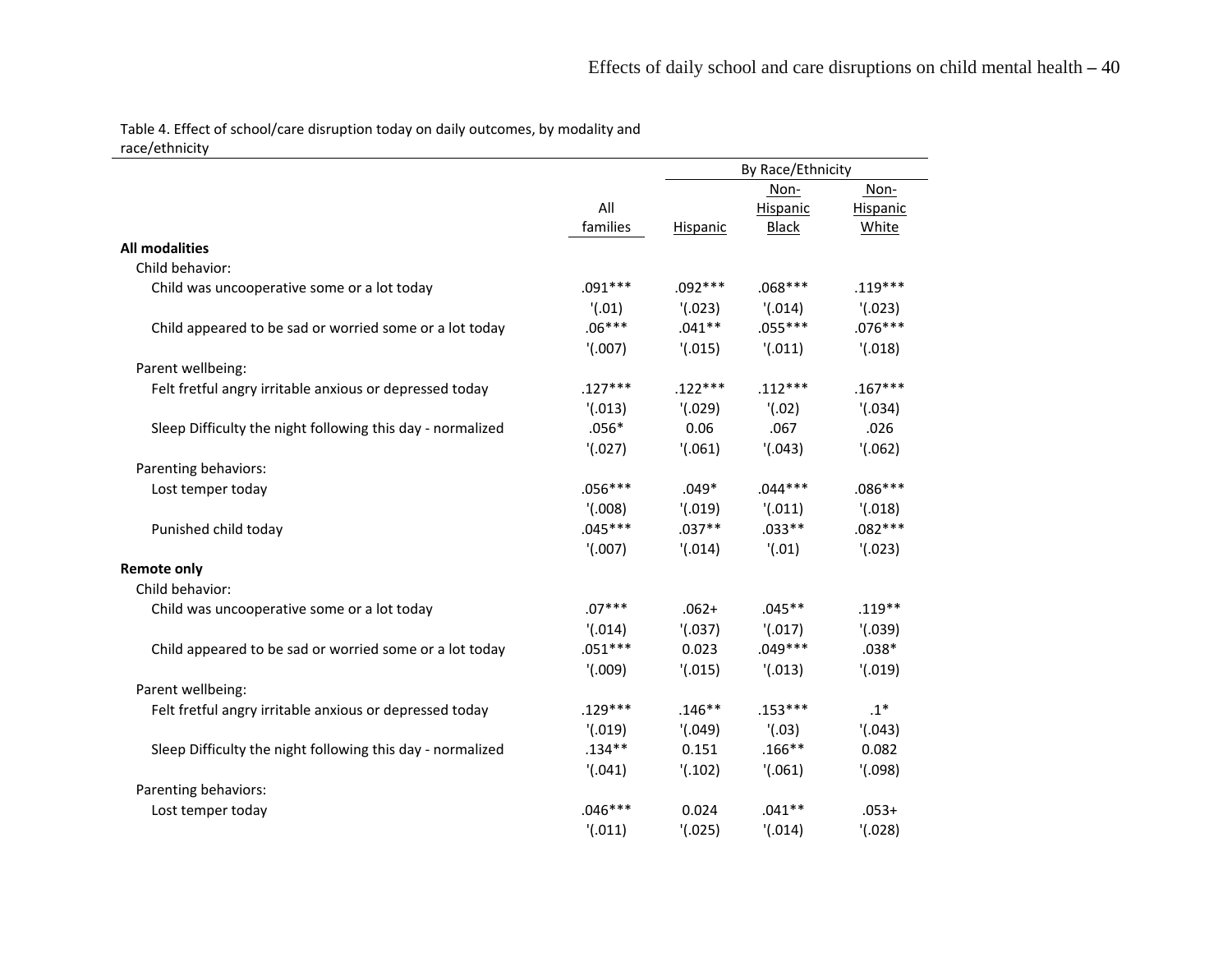| Punished child today                                       | $.041***$ | 0.015    | $.037**$  | $.072+$    |
|------------------------------------------------------------|-----------|----------|-----------|------------|
|                                                            | '(0.011)  | '(0.016) | '(0.013)  | '(0.042)   |
| In-person only                                             |           |          |           |            |
| Child behavior:                                            |           |          |           |            |
| Child was uncooperative some or a lot today                | $.135***$ | $.136*$  | $.157***$ | $.114*$    |
|                                                            | '(0.028)  | '(.067)  | '(.051)   | '(0.054)   |
| Child appeared to be sad or worried some or a lot today    | $.082**$  | $.126**$ | 0.054     | 0.092      |
|                                                            | '(0.024)  | '(0.047) | '(.033)   | '(.062)    |
| Parent wellbeing:                                          |           |          |           |            |
| Felt fretful angry irritable anxious or depressed today    | .148**    | 0.14     | 0.084     | $.209**$   |
|                                                            | '(0.043)  | '(0.101) | '(.067)   | '(.075)    |
| Sleep Difficulty the night following this day - normalized | 0.001     | 0.158    | 0.064     | $-0.323**$ |
|                                                            | '(.081)   | '(0.175) | '(0.154)  | '(0.101)   |
| Parenting behaviors:                                       |           |          |           |            |
| Lost temper today                                          | $.036+$   | $-0.011$ | 0.042     | $.065*$    |
|                                                            | '(.02)    | '(.055)  | '(0.034)  | '(0.027)   |
| Punished child today                                       | $.042+$   | 0.023    | 0.054     | $.08+$     |
|                                                            | '(.022)   | '(0.047) | '(.034)   | '(.043)    |
| N (person-days)                                            | 16,961    | 3,615    | 3,253     | 7,916      |

Fixed effects (person-centered) regressions; all regressions include an indicator for weekend days and whether the parent worked on that day. Standard errors clustered on family in parentheses.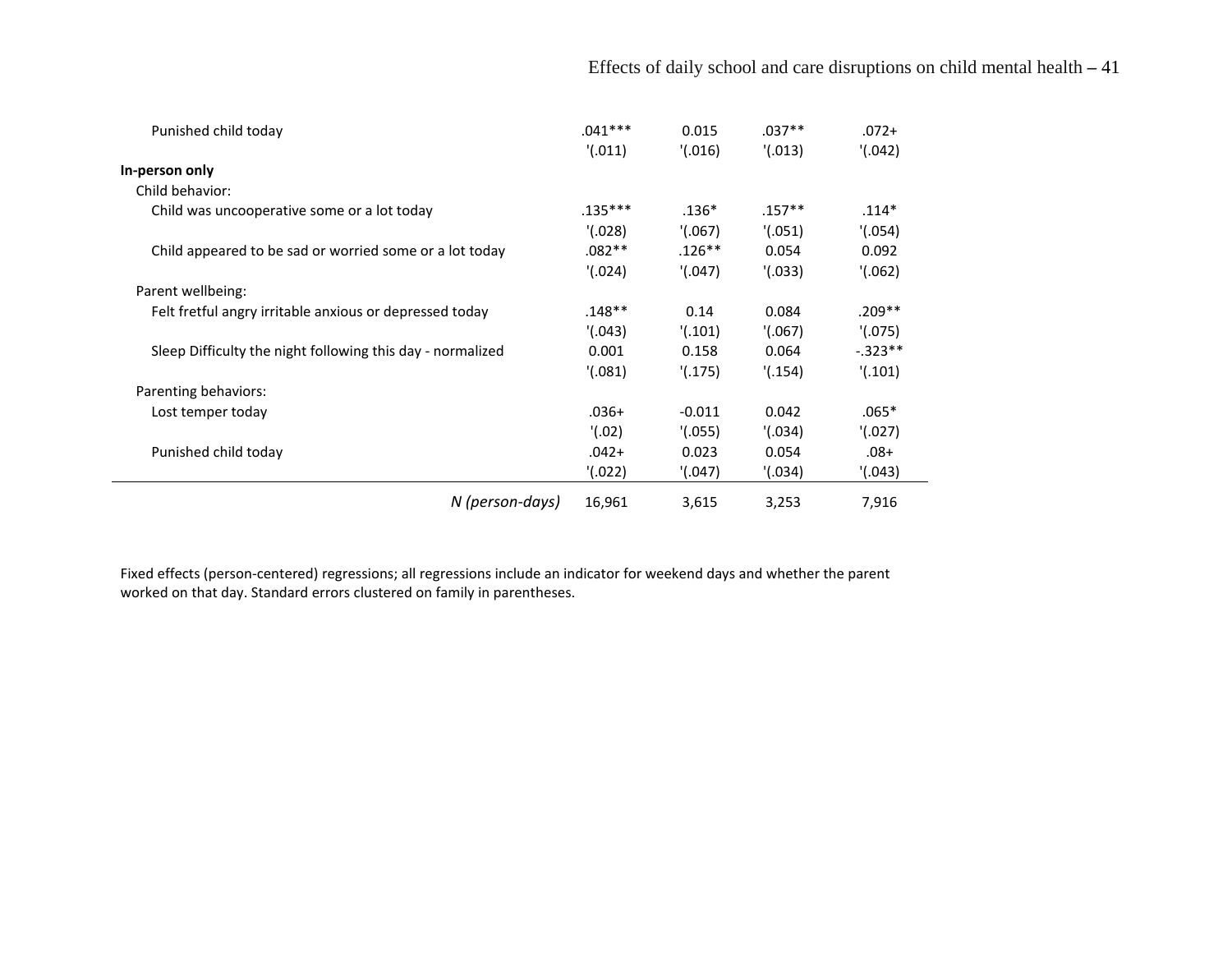

Figure 1. School/care disruptions by date